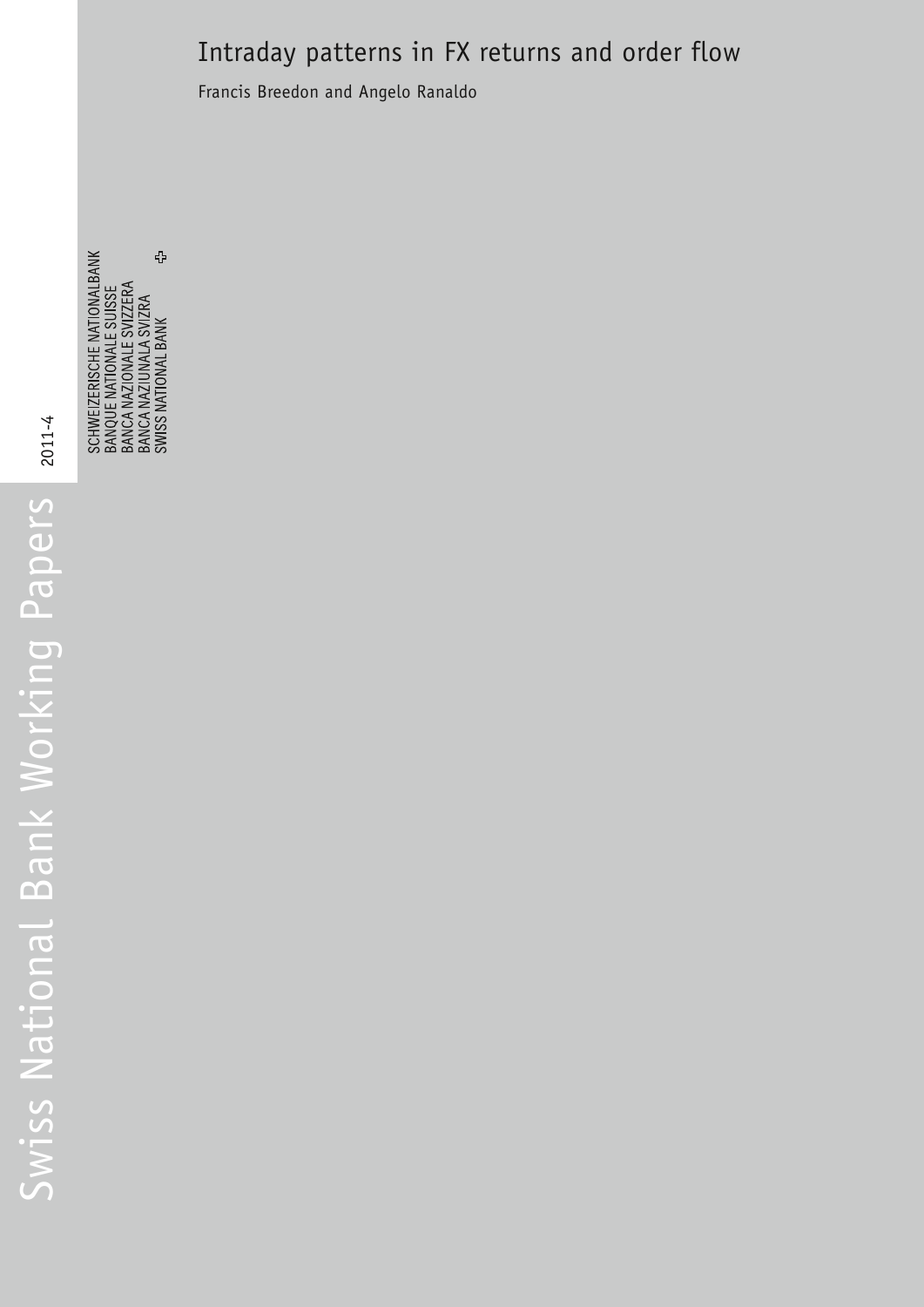The views expressed in this paper are those of the author(s) and do not necessarily represent those of the Swiss National Bank. Working Papers describe research in progress. Their aim is to elicit comments and to further debate.

#### **Copyright ©**

The Swiss National Bank (SNB) respects all third-party rights, in particular rights relating to works protected by copyright (information or data, wordings and depictions, to the extent that these are of an individual character).

SNB publications containing a reference to a copyright (© Swiss National Bank/SNB, Zurich/year, or similar) may, under copyright law, only be used (reproduced, used via the internet, etc.) for non-commercial purposes and provided that the source is mentioned. Their use for commercial purposes is only permitted with the prior express consent of the SNB.

General information and data published without reference to a copyright may be used without mentioning the source.

To the extent that the information and data clearly derive from outside sources, the users of such information and data are obliged to respect any existing copyrights and to obtain the right of use from the relevant outside source themselves.

#### **Limitation of liability**

The SNB accepts no responsibility for any information it provides. Under no circumstances will it accept any liability for losses or damage which may result from the use of such information. This limitation of liability applies, in particular, to the topicality, accuracy, validity and availability of the information.

ISSN 1660-7716 (printed version) ISSN 1660-7724 (online version)

© 2011 by Swiss National Bank, Börsenstrasse 15, P.O. Box, CH-8022 Zurich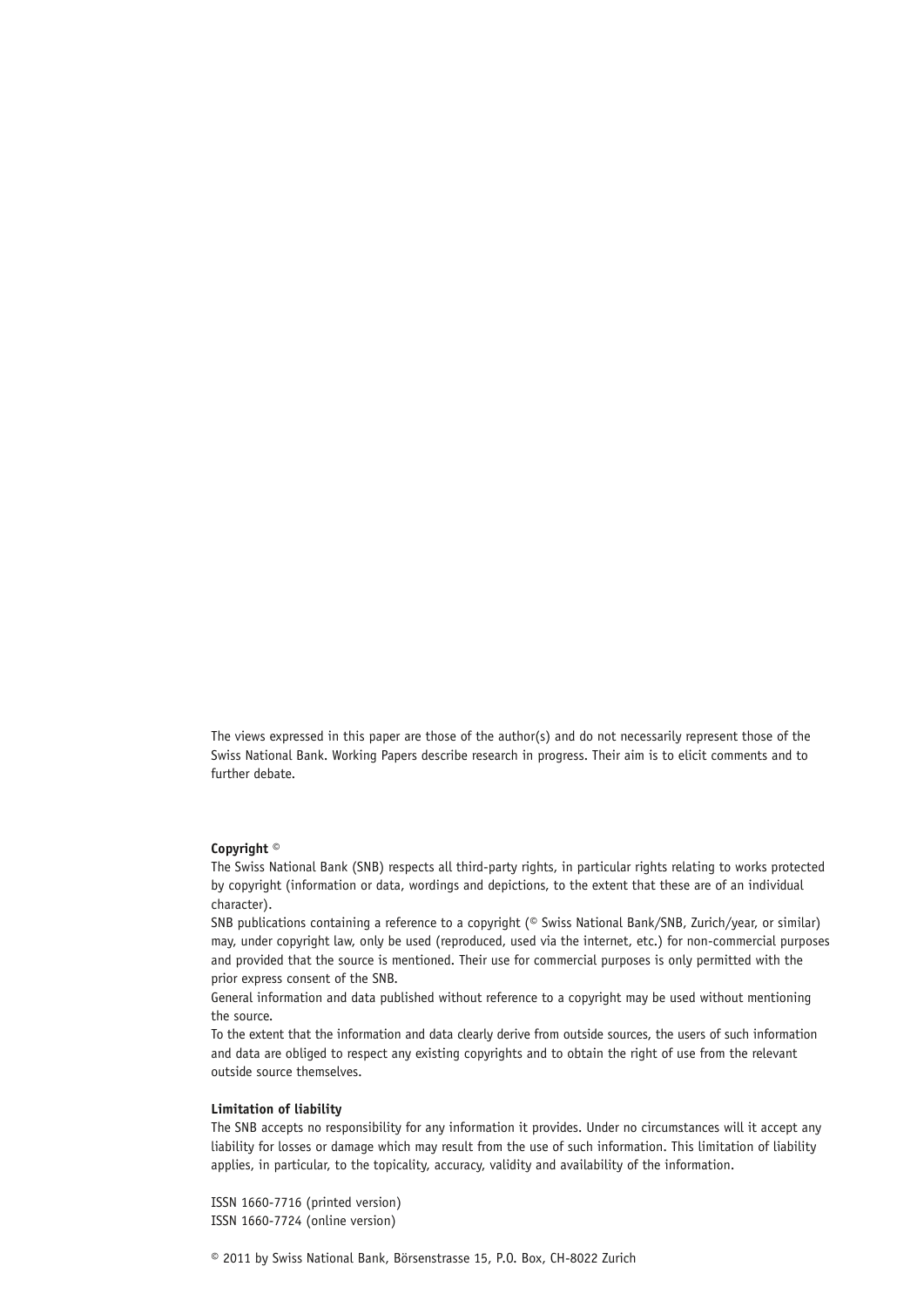# **Intraday patterns in FX returns and order flow**

Francis Breedon and Angelo Ranaldo

November 2010

## **ABSTRACT**

Using 10 years of high‐frequency foreign exchange data, we present evidence of time‐of‐day effects in foreign exchange returns through a significant tendency for currencies to depreciate during local trading hours. We confirm this pattern across a range of currencies and find that, in the case of EUR/USD, it can form a simple, profitable trading strategy. We also find that this pattern is present in order flow and suggest that both patterns relate to the tendency of market participants to be net purchasers of foreign exchange in their own trading hours. Data from alternative sources appear to corroborate that interpretation.

Keywords: Foreign Exchange, Microstructure, Order Flow, Liquidity.

JEL‐keys: G15

Francis Breedon is at Queen Mary, University of London. Angelo Ranaldo is at the Swiss National Bank. The views expressed herein are those of the authors and not necessarily those of the Swiss National Bank, which does not accept any responsibility for the contents of and opinions expressed in this paper. Corresponding author: f.breedon@qmul.ac.uk. We would like to thank Filip Zikes for excellent research assistance and Philip Clarkson and Nicholas Brown of BNP Paribas for their data. We also thank Richard Lyons and seminar participants at the AEA San Francisco, SNB, Oxford‐MAN institute and FERC conference at Warwick University for comments.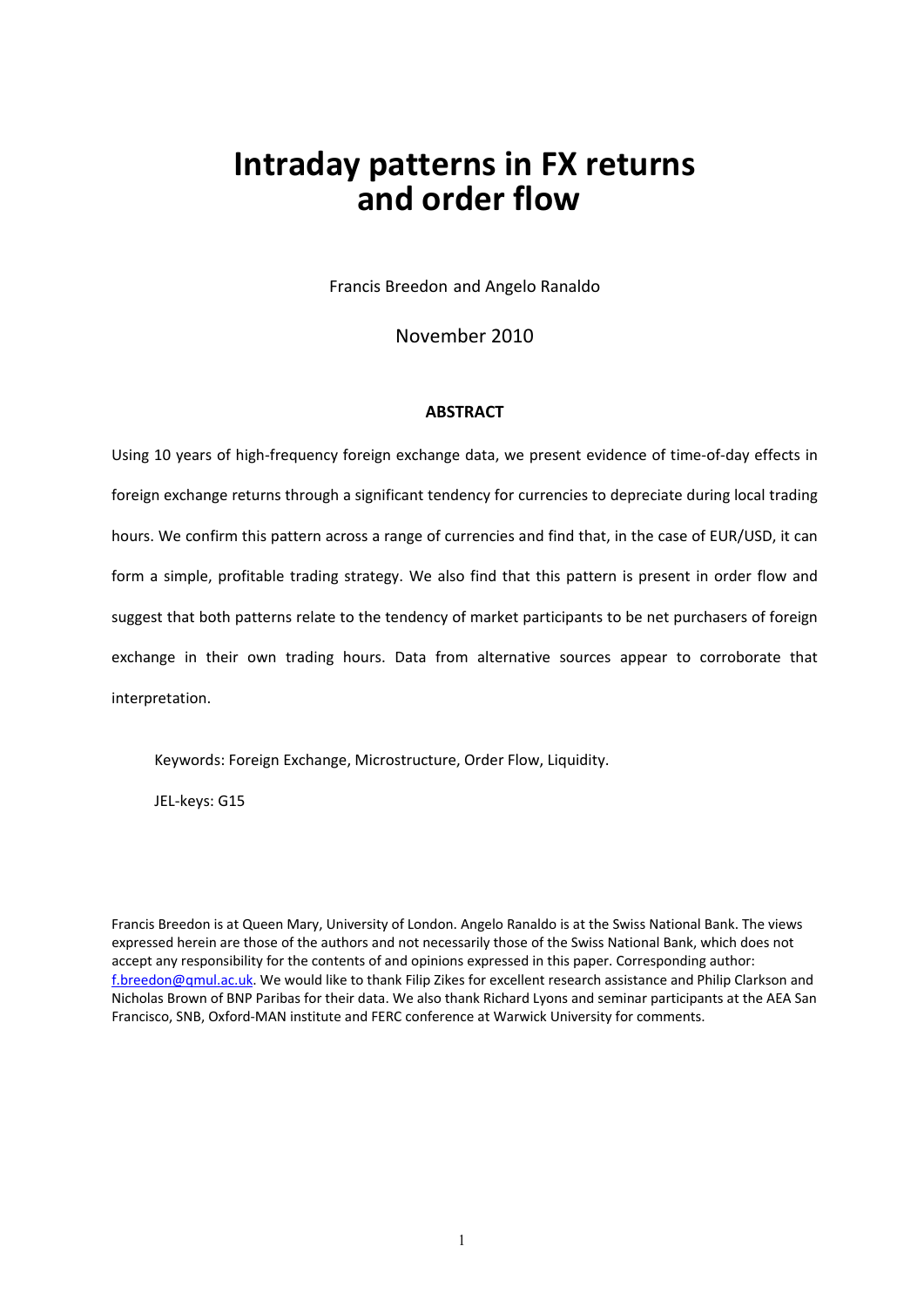## 1. Introduction

 

In this paper, we present evidence of a predictable time-of-day pattern in FX order flow<sup>1</sup> and returns. As well as being important in its own right in explaining high-frequency exchange rate dynamics and trading behaviour, this effect has important implications for our overall understanding of FX markets. In particular, if the time-of-day pattern in returns is caused by regular patterns in order flow (which is what our analysis suggests), then our results give support for the traditional portfolio balance effect in FX markets where uninformative (and in this case predictable) changes in net demand have a significant impact on returns. Thus the results presented here make an important contribution to the growing evidence that order flow in general, and portfolio balance effects in particular, are important in FX markets. Recent evidence on liquidity effects has come from a range of sources such as transaction data (Breedon and Vitale (2010)), institutional flows (Froot and Ramadorai (2005)), events such as equity index rebalancing (Hau, Massa and Peress (2010)) and more recent intervention studies (e.g. Fatum and Hutchinson (2003)) and is beginning to overturn the traditional view that these effects are insignificant (cf., for example, Rogoff (1983)). In fact, it could be argued that this intraday pattern is amongst the strongest evidence yet for liquidity effects since it can be observed in a large sample (rather than one‐off events like index changes) and seems a clear case of a deterministic trading pattern that cannot be related to private information so its impact on prices is uncontaminated by information effects. Therefore, our results provide further evidence of a liquidity effect from order flow in addition to the considerable evidence on its informational role found in studies such as Evans and Lyons (2005) and Rime et al (2010).

 $1$  Order flow is the net buying pressure for foreign currency and is signed positive or negative according to whether the initiating party in a transaction is buying or selling (Lyons, 2001).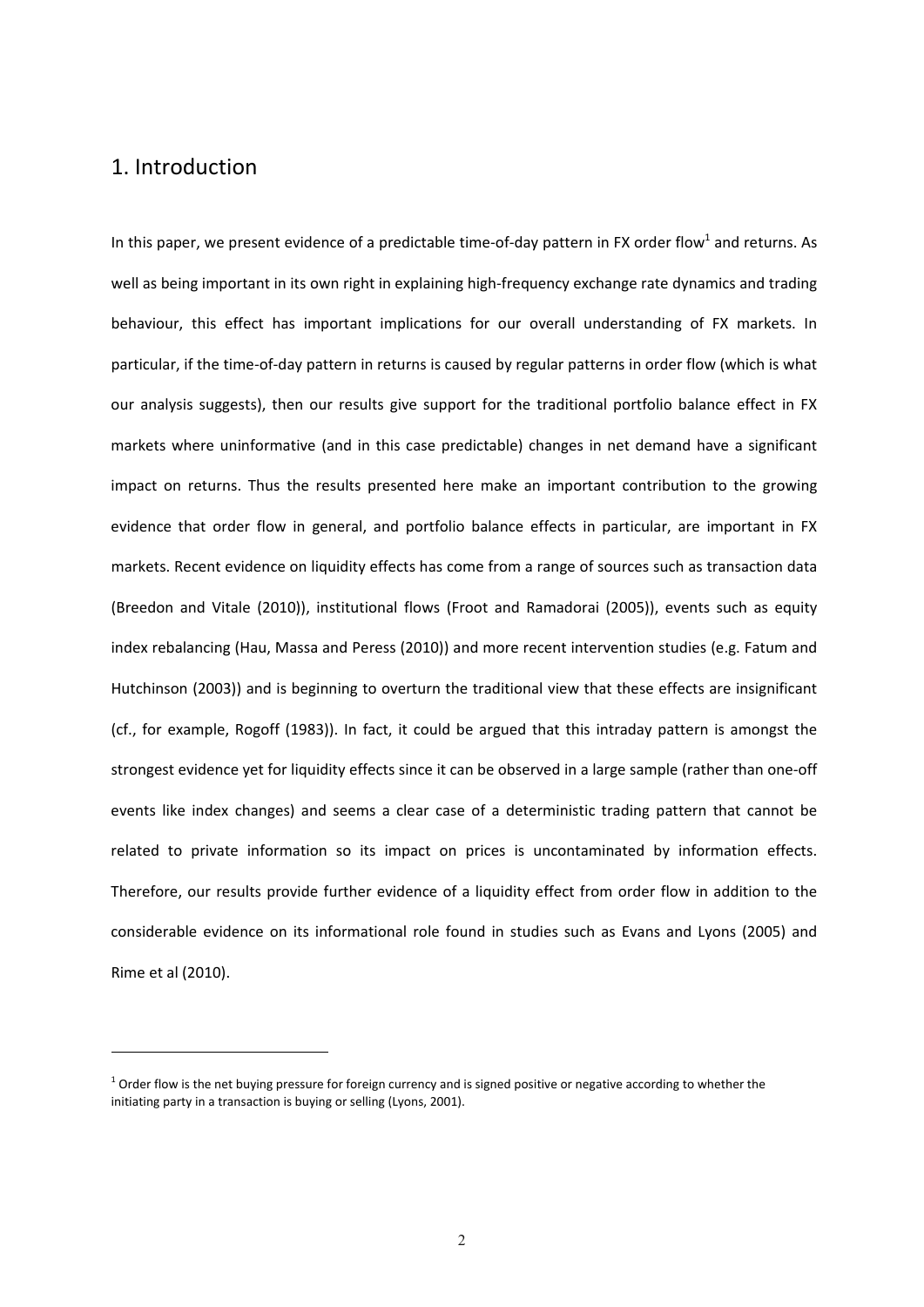Despite an extensive literature on time‐of‐day effects of other aspects of the FX market, such as volatility (e.g. Ballie and Bollerslev (1991), Andersen and Bollerslev (1998)) and turnover (e.g. Hartmann (1999), Ito and Hashimoto (2006) ), there are, as far as we know, only two papers on time‐of‐day effects in returns, Cornett et al (1995) and Ranaldo (2009).<sup>2</sup> This gap is all the more surprising given that both these papers find very similar time‐of‐day patterns in FX returns whereby local currencies tend to depreciate during their own trading hours and appreciate outside them.

Cornett et al (1995) studies hourly data for US trading hours of FX futures from the IMM market for the period 1977 to 1991. Looking at the Deutsche mark, British pound, Swiss franc, Japanese yen and Canadian dollar, all against the US dollar, they find a significant tendency for the foreign currency to rise during US trading hours, with the majority of that rise occurring in the first and last two hours of trading. They also find that the foreign currency had a significant tendency to fall outside US trading hours such that the overall daily returns had no significant pattern. Ranaldo (2009) uses indicative quotes from the FX spot market to construct hourly data across the whole 24-hour trading period. He uses the same exchange rates as in Cornett et al (1995) in addition to Deutsche mark (euro) against the yen over a more recent period (from 1993 to 2005). He also finds a statistically significant tendency for the domestic currency to depreciate in its own trading hours.

In this paper, we look in more detail at this phenomenon over the period 1997 to 2007 using data on FX spot rates and order flow from EBS – the main interdealer electronic broker for the major currencies. This EBS data gives us two important advantages over the two studies described above. First, EBS gives data on *firm* bid and offer prices throughout the trading day, ensuring a more accurate measure of

 

 $<sup>2</sup>$  The issue of time-of-day effect on returns has received more attention in equity markets (cf., for example, Harris (1986),</sup> Smirlock and Starks (1986) and Yadav and Pope (1992)). This is slightly surprising, given the comparatively short trading hours and less promising results found in this market. These studies do not consistently find a strong intraday pattern in equity markets except perhaps for lower returns toward the end of the trading day.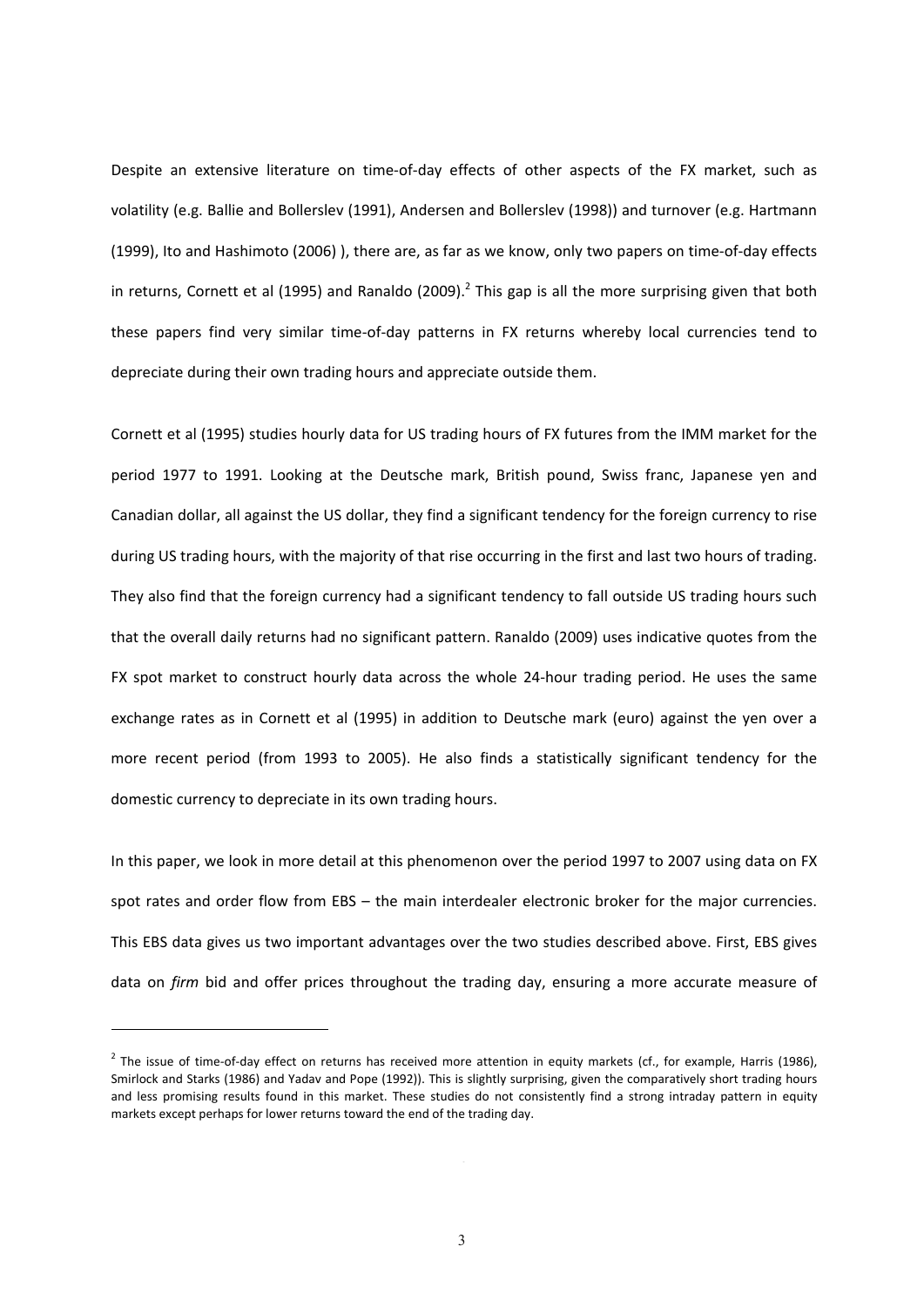returns and allowing us to measure precisely the potential trading profits (for a member of the interdealer market trading at normal market size) from strategies that exploit the predictable intraday pattern discussed above. Second, our dataset also offers information on trades executed through EBS, allowing us to track a significant portion of total order flow in the market, and so allows us to explore the role of order flow in explaining the intraday pattern in returns. We then supplement this data with more detailed data from a single market maker as well as capital flow data from the US Treasury international capital system. Our approach is entirely empirical and we favour simple models throughout, though the phenomena we discuss here could in principle be modelled as some form of rational inattention, perhaps incorporating time-dependence and observation costs such as in Abel, Eberly and Panageas (2009).

The rest of this paper is organised as follows. Section 2 describes our data and the statistical properties of the time-of-day effect in returns. Section 3 then investigates whether this pattern is related to FX order flow. Section 4 offers more insight on this phenomenon from more detailed data provided by a single market maker and capital flow data. Section 5 concludes.

## 2 Data and time‐of‐day effects

## *2.1 Data*

We employ a detailed transactions data set for the period January 1997 to the beginning of June 2007 from EBS the dominant electronic broker in major crosses. Along with Reuters, the EBS electronic order book has now effectively displaced voice brokers and direct dealing between traders. In practice EBS has become dominant in the major currency pairs (EUR/USD and USD/JPY), while Reuters dominates in most of the minor crosses. In this paper we analyse six crosses (EUR/USD, USD/JPY, GBP/USD, EUR/JPY, USD/CHF and AUD/USD) in order to give results for a range of different time zones, while focussing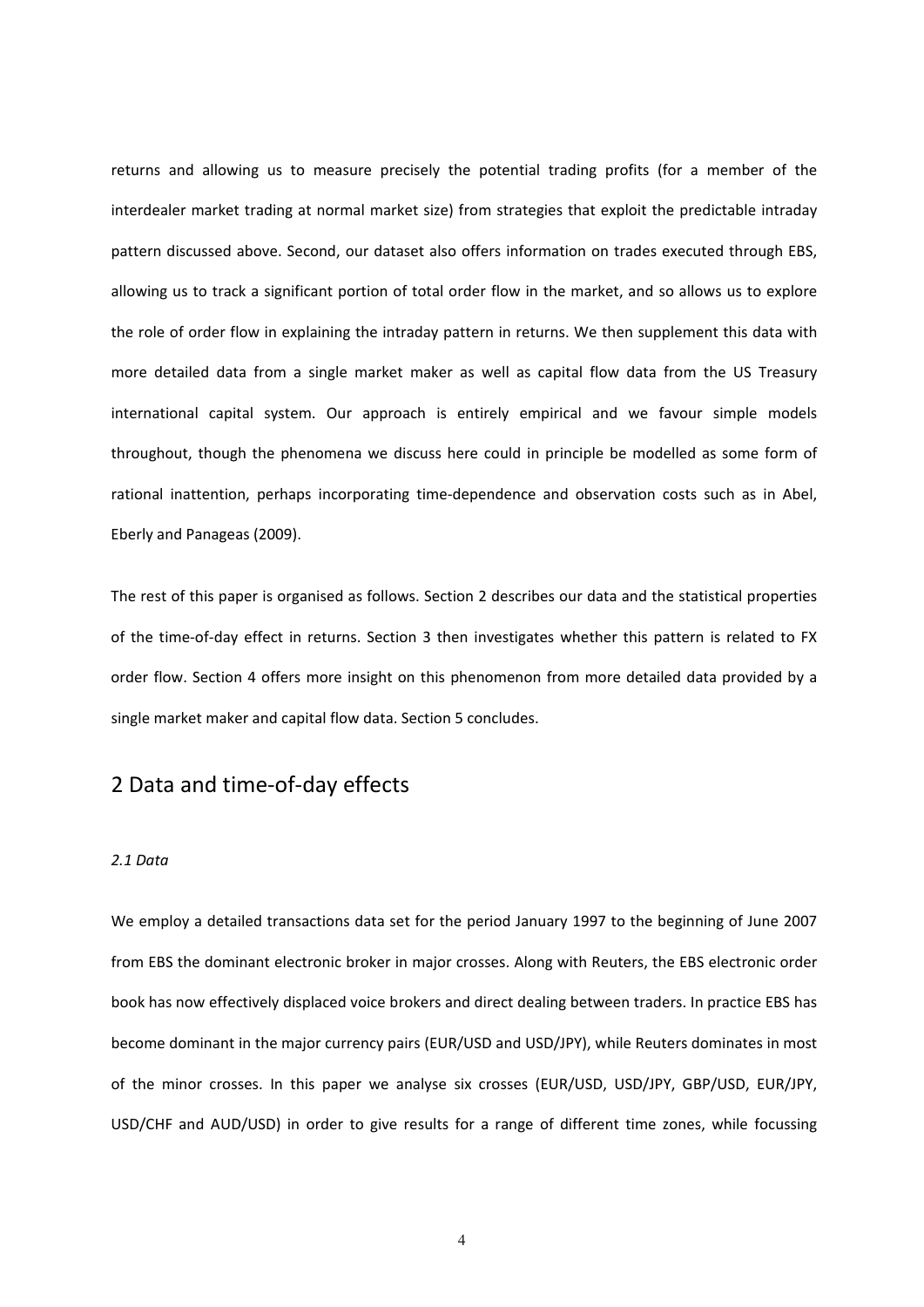mainly on the major crosses in which EBS is dominant. By combining data from the BIS triennial survey of foreign exchange turnover with data from Breedon and Vitale (2004) on the relative position of EBS and Reuters in electronic trading, we estimate that our EBS data covers roughly one half of total turnover in EUR/USD, USD/JPY, EUR/JPY and USD/CHF but less than 5% of GBP/USD and AUD/USD turnover (where Reuters dominates).

Over the whole sample we have the number of customer-initiated buy and sells and the price at which each trade was undertaken. We also have data on the best bid and offer available over the full sample, barring a few periods when no trading occurs and none is expected (e.g. Saturday morning GMT). For most crosses we exclude weekends from our analysis, from Friday 24:00 to Saturday 24:00 GMT, though in the case of JPY and AUD, the week is extended from Saturday 18:00 GMT to Friday 24:00 GMT.<sup>3</sup> For the main results in this paper we include holidays, except where no trading occurs whatsoever<sup>4</sup>. For the purposes of this paper we aggregate the transaction data into hourly data so that we work with the end‐ hour bid and ask prices and the cumulative trades over the hour.

## *2.2 Time of Day effects*

 

We begin by testing the relationship between both hourly returns and trading session returns over the average trading day for our sample of currencies. Throughout this section we define returns using the prevailing midquote price at the end of each hour/session. Our initial goal is to confirm the results of Cornett et al (1995) and Ranaldo (2009), that local currencies tend to depreciate in their own trading hours and to appreciate outside them, and to establish any hourly patterns that contribute to that effect.

 $3$  These definitions of working time match the main trading activity in the different world regions. Other definitions have been considered and the results remain unchanged.

 $<sup>4</sup>$  In particular, we checked all the tests both including and excluding periods of no transactions. This control test guarantees</sup> that all the patterns are related to the trading activity and all trading rules are tradable.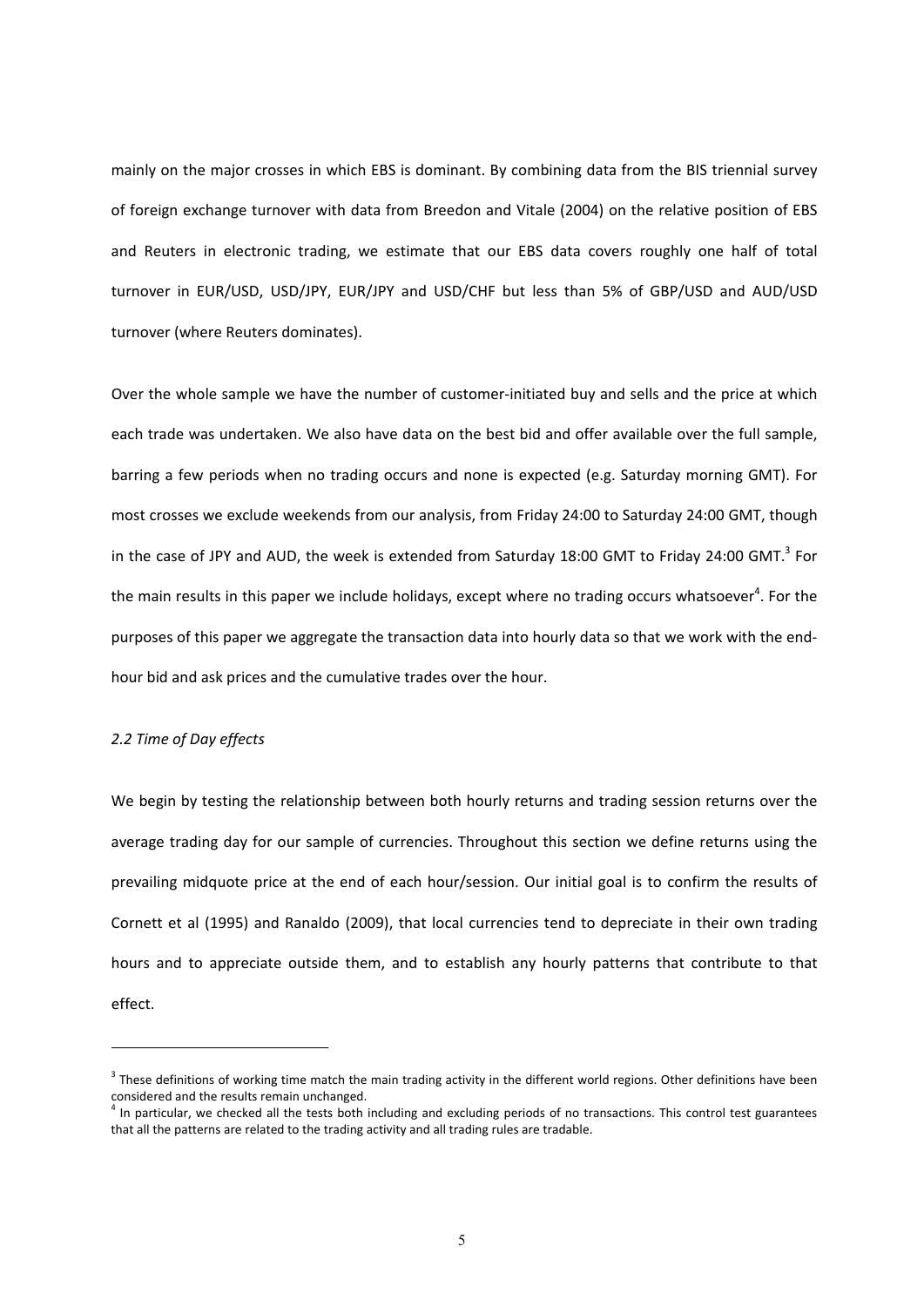| <b>Trading centre</b> | <b>Trading hours (local time)</b> | <b>Relative to New York time</b><br>(standard/daylight saving) | <b>Futures markets</b> |
|-----------------------|-----------------------------------|----------------------------------------------------------------|------------------------|
| <b>United States</b>  | 08.00-16.00                       |                                                                | NYBOT, CME. PHLX       |
| <b>Europe</b>         | 07.00-15.00                       | +5 hourst                                                      | NYBOT(Dublin)          |
| Japan                 | 8.00-15.00                        | $+13/+14$ hours                                                | TIF (no FX)            |
| Australia             | 10.00-16.00                       | $+14/+16$ hourst                                               | ASX (FX Warrant)       |

**Table 1: Estimated trading hours in FX markets**

† For these regions, daylight saving does not begin/end on the same date as New York; we allow for this in our calculations

As an OTC market that trades across several time zones, the foreign exchange market does not have precise trading hours, though it is clear that traders in particular locations tend to operate over fairly fixed trading hours. We take futures trading hours (FX futures where possible) as our guide and find that these opening hours fit well with distinct increases in trading volume that occur before – and thus are unrelated to – news releases and standard fixings (and so are presumably related to the initial trading increase as local traders become active). We then convert these hours into New York time which is the universally accepted time zone for OTC FX transactions (i.e. the official end of the trading day is 5pm New York time, and FX option expiry is at 10am). Table 1 presents our assessment of these hours (note that the results presented below are not substantially affected by the precise choice of trading times).

We present three tests of the relationship between hourly returns and time of day, a simple test of significant excess returns, an excess returns test adjusted for time-varying volatility and a nonparametric sign test of returns.

1) **Simple test of significant excess returns**. We conduct two‐sample t‐tests for the acceptance of the null hypothesis of equality in means. These t-statistics refer to two-tail statistics on the difference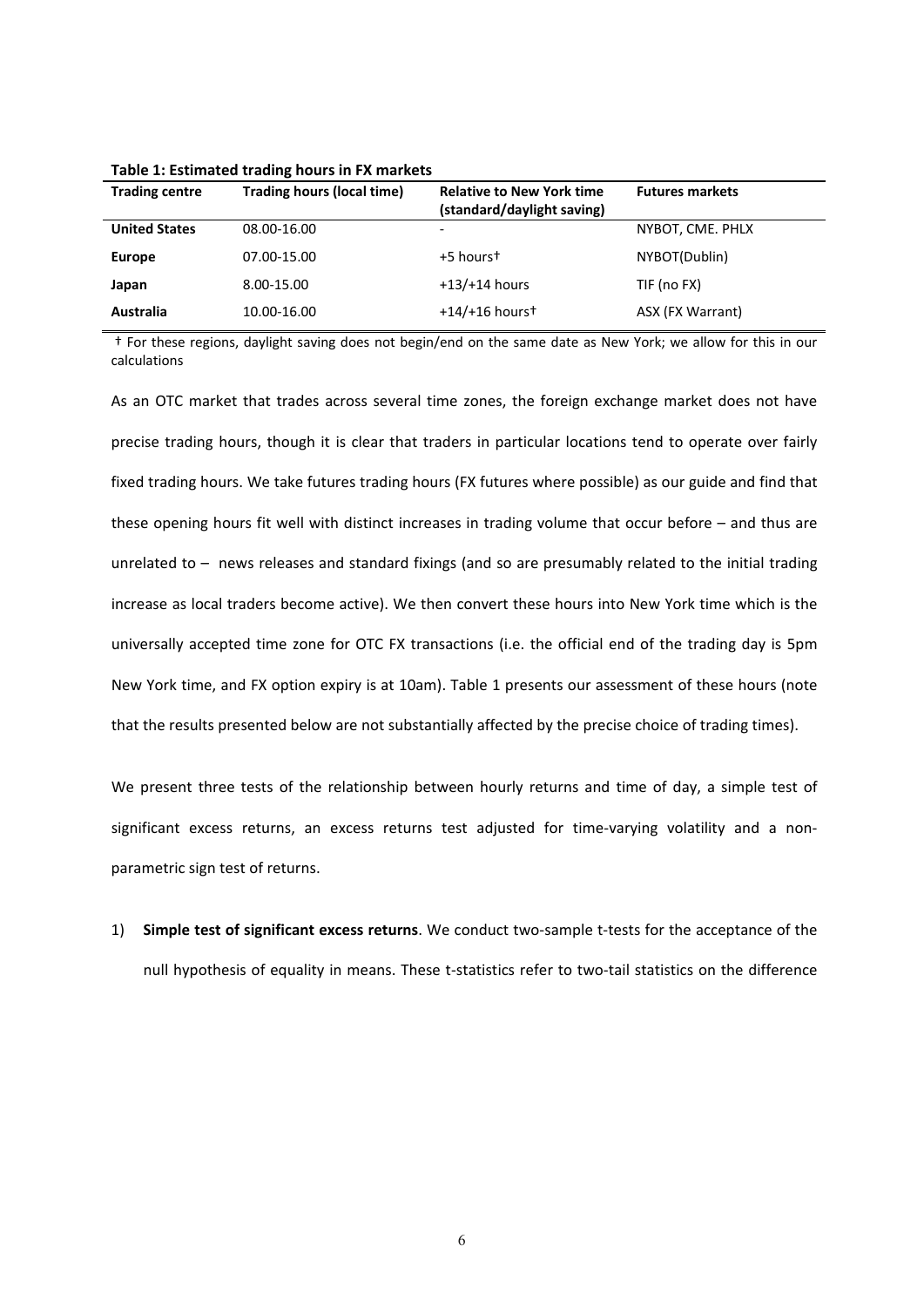between a given intraday return mean over all the returns at the same intraday period. We perform the two-sample equal variance (homoscedastic) test.<sup>5</sup>

2) **Excess returns allowing for heteroscedasticity and autocorrelation**. A drawback of a simple test of excess returns is that it does not allow for the fact that the volatility of returns varies markedly over the trading day – with volatility usually concentrated in the morning sessions of each of the currencies in a given pair. It is also the case that simple tests may be biased in the presence of autocorrelation of returns. To help adjust for these effects we estimate a time of day returns model where volatility has a simple time-of-day structure and returns may be autocorrelated. We performed GARCH regressions as follows:

$$
r_{t,i} = \sum_{h=1}^{24} \alpha_h \, d_h + \sum_{k=1}^{k} \rho_h \, r_{t,i-k} + \varepsilon_{t,i} \tag{1}
$$

$$
\sigma_{t,i}^2 = \sum_{h=1}^{24} \omega_h d_h + \gamma \varepsilon_{t,i-1}^2 + \lambda \sigma_{t,i-1}^2
$$
 (2)

Where r is the log change of the exchange rate from end hour i-1 to i on day t, d is a dummy variable equal to one at hour h and 0 otherwise,  $\varepsilon$  is the residual and  $\alpha$  and  $\rho$  are estimated parameters, and *k* is chosen according to the Schwarz criterion. The conditional variance  $\sigma^2$  of the error term is defined in equation 2 in which ω, γ and λ are parameters. This GARCH model accounts for three main statistical characteristics of the time series of intraday returns: autocorrelation, heteroscedasticity and non-Gaussian errors. We also experimented with some other specifications such as including a moving average term, but this did not materially change the results.

**3) Sign test.** As a simple non‐parametric test of the properties of hourly returns we also assess the probability of observing positive returns in a given period and test the significance of that

 

 $5$  The homoscedastic t-test is a stricter test than the heteroscedastic case. In fact, the probability associated with a Student's t-<br>test for equality in means has an upward bias and leads to a more likely rejection of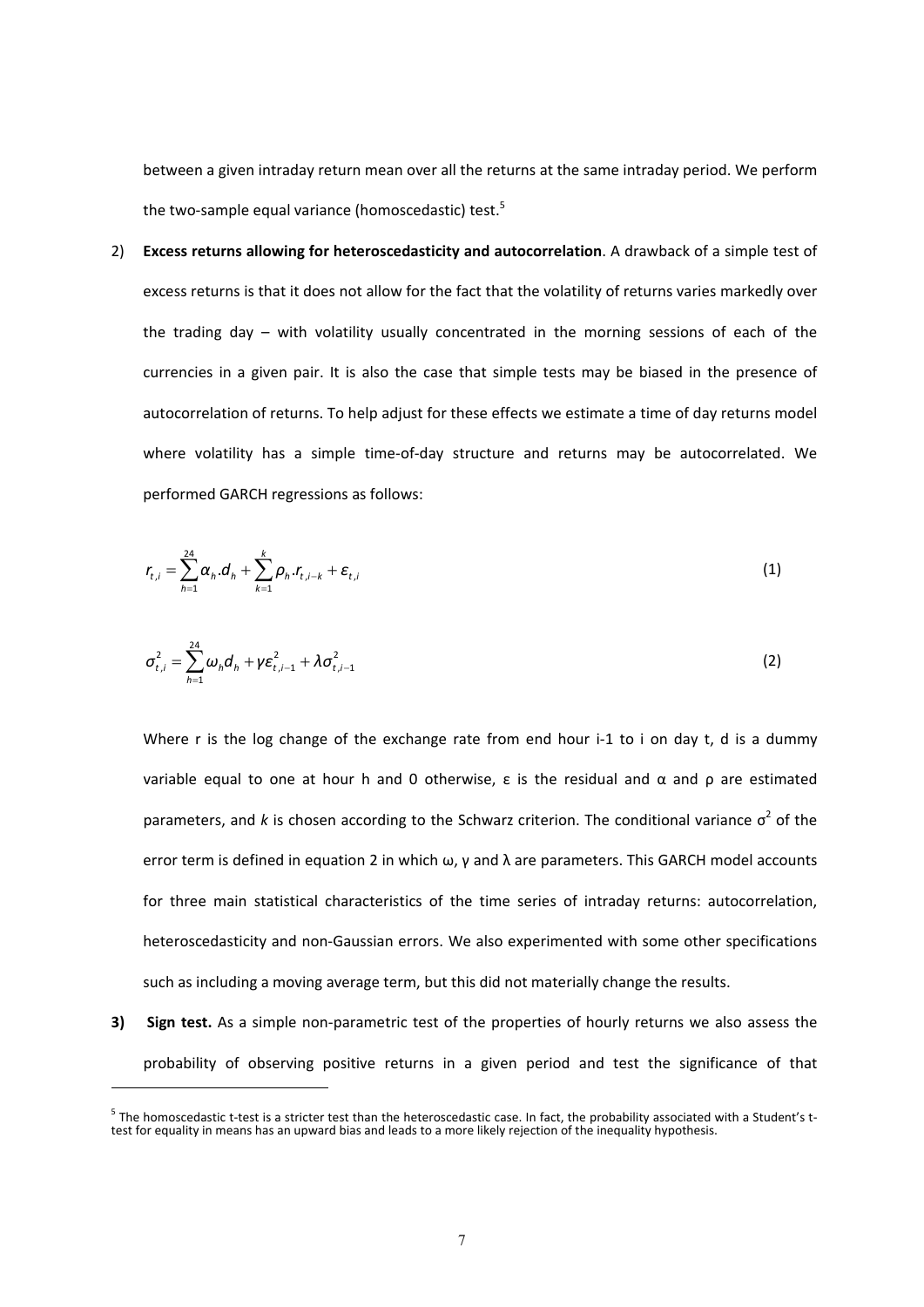probability using a binomial distribution (we also conducted the Wilcoxon signed ranks test – results available from the authors).

## **Figure 1: Cumulative returns over an average day 1997‐2007 (New York time)**



EUR/USD (base currency EUR) USD/JPY (base currency USD)







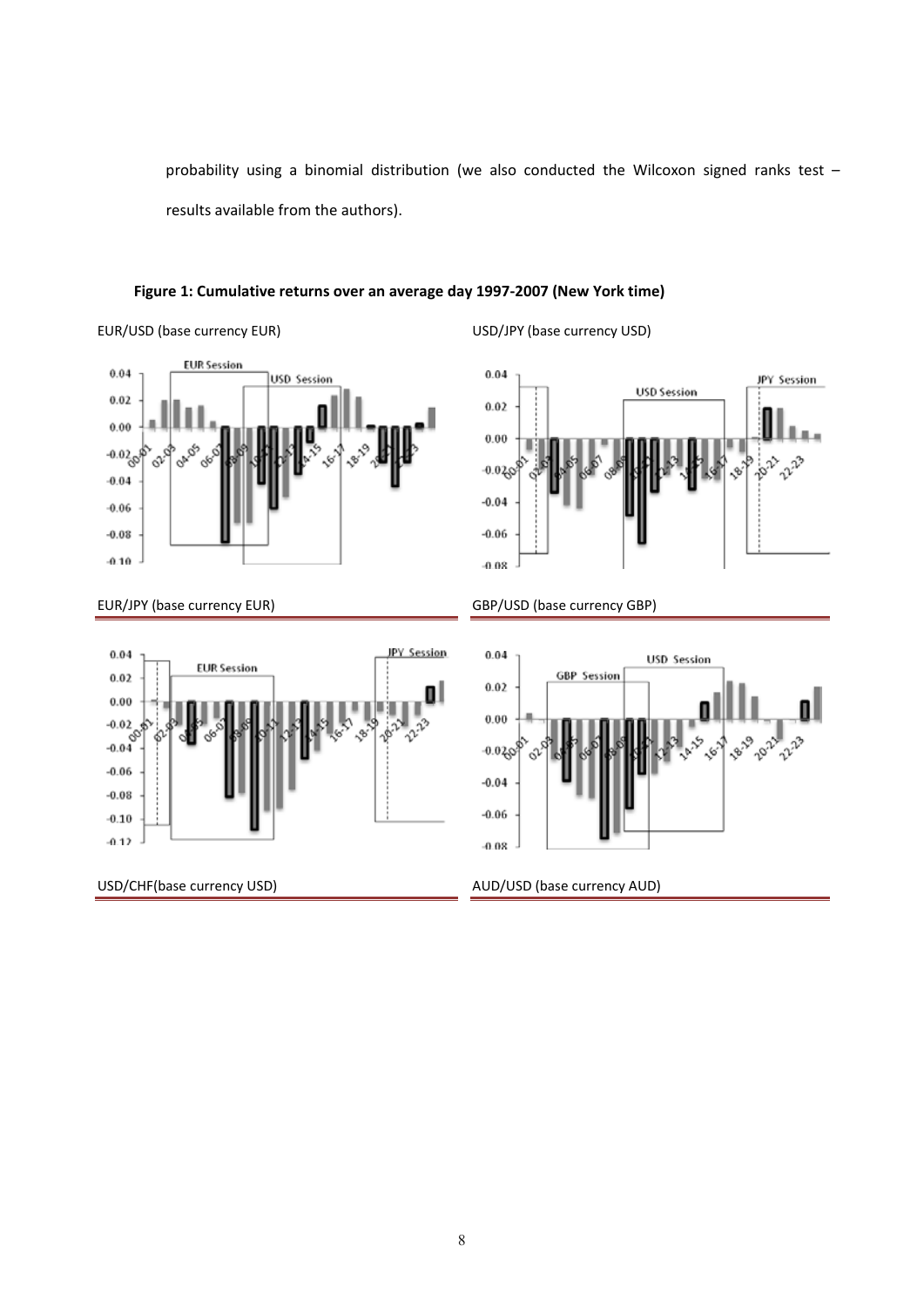

Average annualised log returns cumulated over a trading day. Columns in bold indicate hourly return is significantly different from zero at the 5% level (based on simple t-test described above).

Figure 1 presents visual evidence that hourly FX returns do seem to follow significant time of day patterns, which, as predicted, show that local currencies tend to depreciate during their own trading hours. Table 2 tests the trading hours phenomenon more precisely by conducting our tests on openingto-closing or opening-to-opening (for the cases when the opening session of one side of the currency pair occurs whilst the first market is still open – as in the case of EUR/USD)

|         | <b>Trading session</b> | Mid-quote  | Mid-quote    | <b>Share positive</b> | <b>Trading return</b> |
|---------|------------------------|------------|--------------|-----------------------|-----------------------|
|         |                        | return     | return GARCH |                       |                       |
| EUR/USD | <b>EUR</b> session     | $-0.084**$ | $-0.095**$   | $0.44**$              | 0.06                  |
|         | USD session            | $0.100**$  | $0.111**$    | $0.53*$               | 0.07                  |
| USD/JPY | JPY session            | $0.017**$  | $0.029*$     | 0.51                  | $-0.13$               |
|         | USD session            | 0.000      | 0.018        | 0.50                  | $-0.05$               |
| EUR/JPY | <b>EUR</b> session     | $0.029**$  | $0.041*$     | 0.52                  | $-0.05$               |
|         | JPY session            | $-0.057**$ | $-0.040*$    | $0.48**$              | $-0.42$               |
| GBP/USD | <b>GBP</b> session     | $-0.071**$ | $-0.066**$   | $0.45**$              | $-0.12$               |
|         | USD session            | $0.092**$  | $0.126**$    | $0.55**$              | $-0.08$               |
| USD/CHF | <b>CHF</b> session     | $0.095**$  | $0.108**$    | $0.56**$              | $-0.08$               |
|         | USD session            | $-0.088**$ | $-0.105**$   | 0.48                  | $-0.02$               |
| AUD/USD | AUD session            | $-0.028**$ | $-0.038*$    | 0.50                  | $-0.51$               |
|         | USD session            | $0.016**$  | 0.023        | $0.52**$              | $-0.50$               |

**Table 2: Statistical properties of trading session returns**

Annualised log returns \*,\*\* indicate statistical significance at the 5% and 1% level respectively (t-test for mid quote return, F‐test for GARCH and Binomial Test for share positive)

Starting with the simple mid‐quote return, all returns are of the predicted sign and significant except USD/JPY in the USD session. After adjusting for autocorrelation and heteroscedasticity in returns, the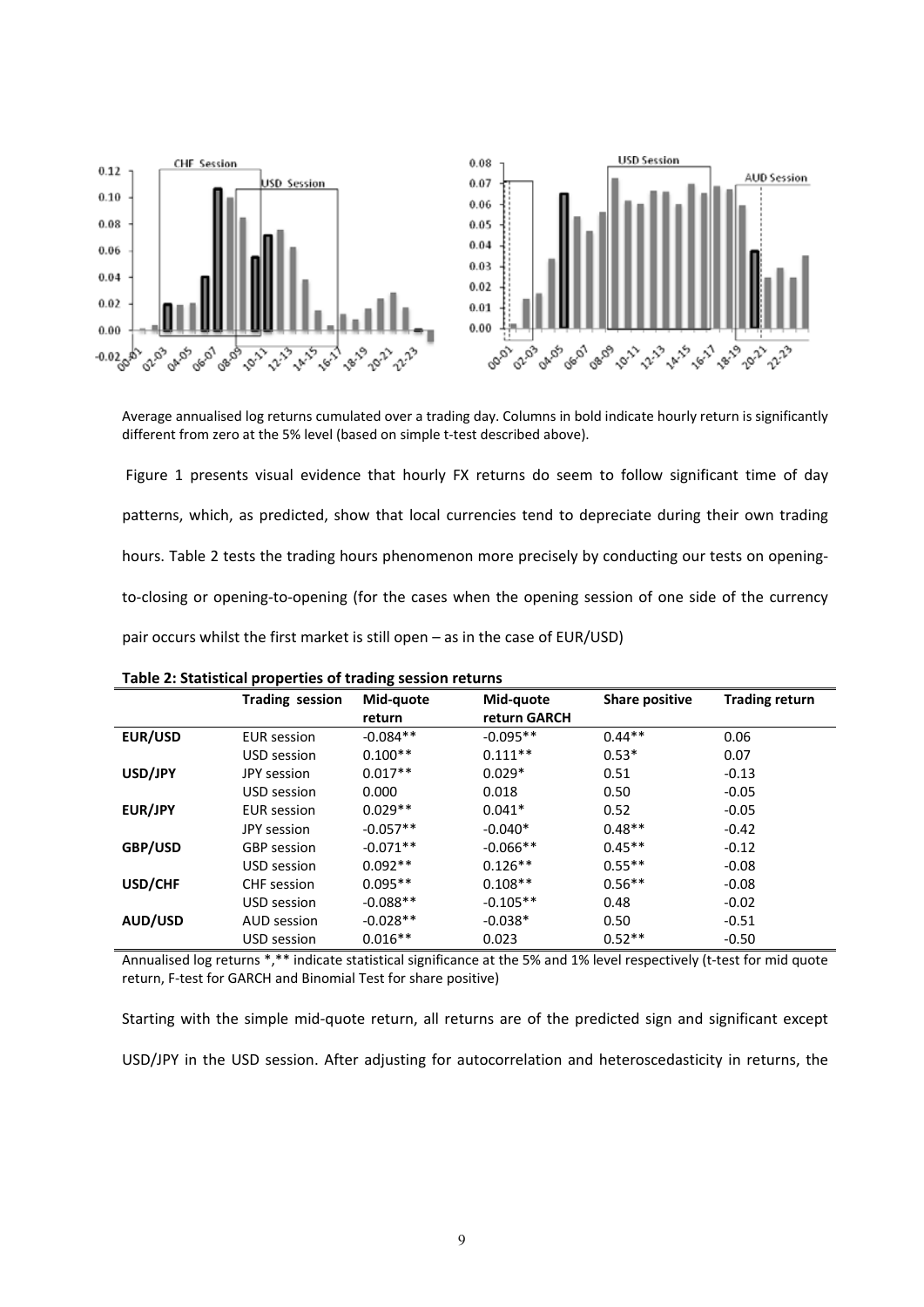results are very similar though less significant with AUD/USD in the USD session becoming insignificant and a number of session returns becoming significant at the 5% level rather than the 1% level Finally, although not all the sign tests are individually conclusive the pattern of probabilities is consistent.

The final column of Table 2 shows the returns from a simple open-to-close/open-to-open trading strategy including transactions costs. Thus in this case we measure returns using bid and ask prices rather than the midquotes used in the rest of the table (recall that on EBS the quoted bid and ask prices are firm and thus could be transacted at normal size by the interdealer community) and go short the base currency in its own trading hours and long in the trading hours of the counter currency. As might be expected, most of these simple time-of-day trading strategies are not profitable when trading costs are included. However, the notable exception is EUR/USD where the significant intraday pattern combined with narrow spreads in this cross means that this basic strategy has been profitable on average with Sharpe Ratios of 1.3 and 0.9 respectively for the morning short and afternoon long. This result is even more surprising when one considers that we have made no allowance for bank holidays or other simple adjustments that could presumably improve returns<sup>6</sup> since we wish to minimise the possibility of data‐mining biases.

### *2.3 Stability through time*

 

Since the time-of-day phenomenon was first documented some years ago (Cornett et al (1995)), it is possible that its impact has diminished more recently. Figure 2 shows the significance of the EUR/USD trading day effect through time by estimating average returns over the European and US trading sessions year by year. Interestingly, although the returns over each session individually show

 $6$  Bank holiday effects seem quite powerful in practice. For example, the dollar has appreciated against the euro (or DM) over the July 4 Federal holiday on 15 of the last 20 occasions. This is presumably due to the absence of US‐based order flow on that day (see Ranaldo (2009) for further analysis).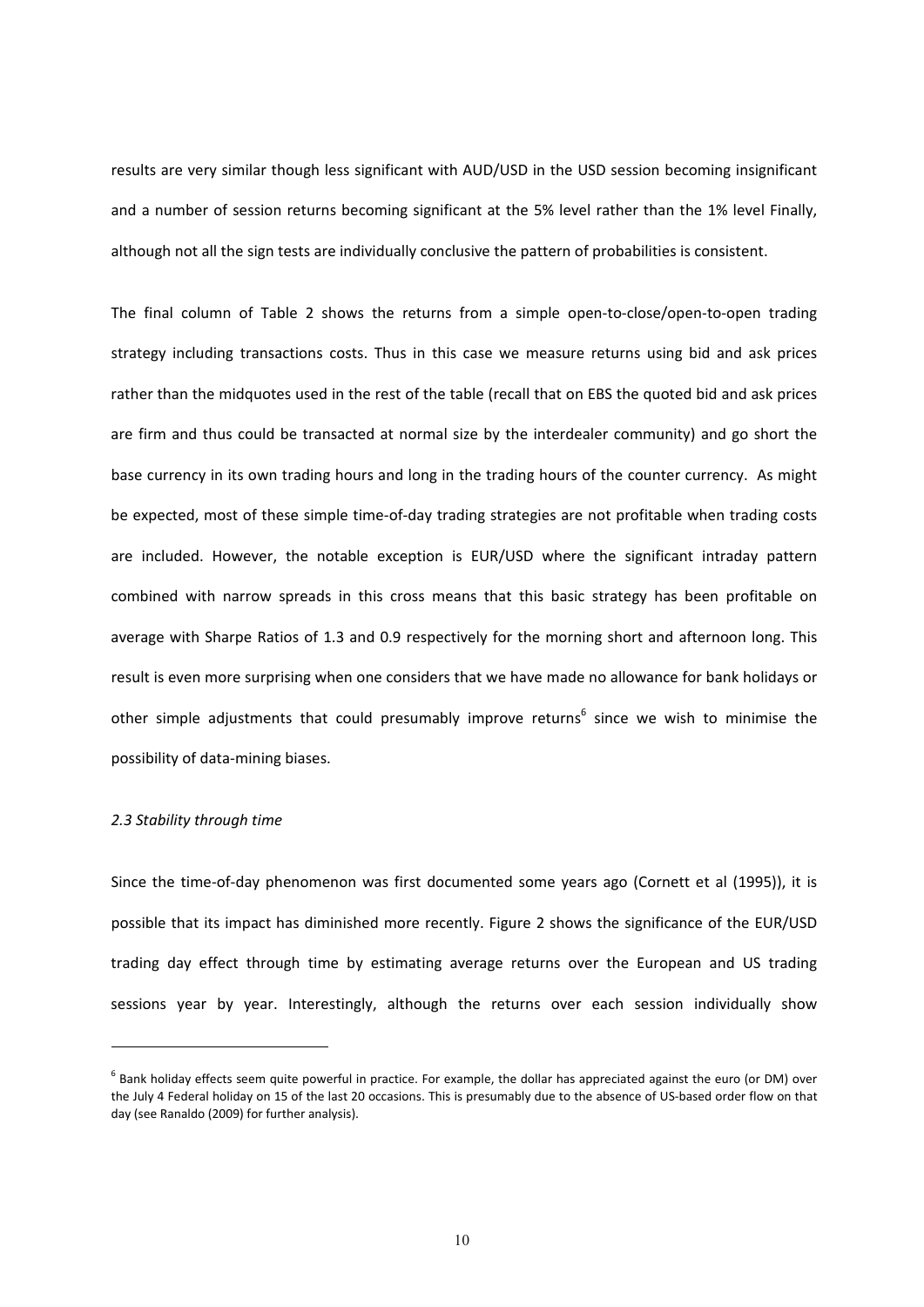considerable variation, the difference in returns between the two sessions remains remarkably stable. Only in 2004 do we find marginally higher returns in the EUR session than in the USD session in almost all other years the gap between returns is both significant and of the expected sign. We find similar stability over time for the other currency pairs.



**Figure 2: Trading day effect over time (EUR/USD)**

Average annualised log return for each year. Solid borders indicate returns significantly different from zero at 5% level using standard t‐test.

## 3 Time of day effects and order flow

In section 2, we saw that all the currencies in our sample displayed a significant tendency to depreciate in local trading hours and that, in the case of EUR/USD, this tendency could be exploited to generate trading profits. In this section, we explore the relationship of this effect to order flow.

#### *3.1 Time of day effects in FX order flow*

Table 3 repeats the time-of-day analysis of Table 2, but this time for order flow (number of buy orders minus number of sell orders on EBS). Throughout the table we see a tendency for local currency selling to occur in local trading hours although the effect is not always significant (perhaps reflecting the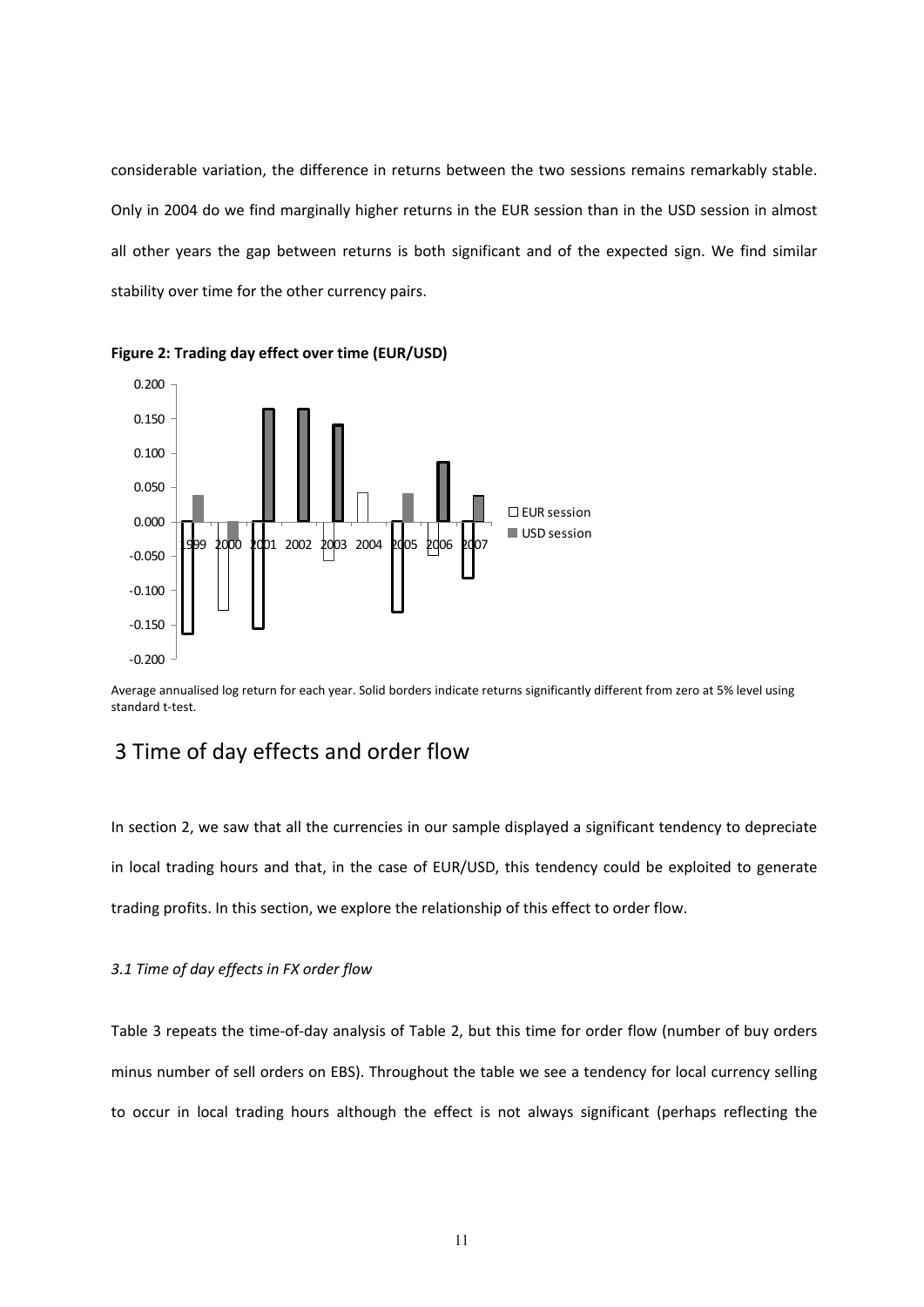incomplete coverage of our order flow data). The one exception is AUD/USD where both the low market share of EBS coupled with AUD buying by larger Asian trading centres such as Tokyo and Singapore (that are, anecdotally, more likely to use EBS) mean there is more AUD buying recorded on EBS in the AUD session than in the USD session. Generally, however, we tend to see a strong relationship between average hourly order flow and average hourly returns (Figure 3).

|                | <b>Time period</b> | <b>Order flow</b> | Order flow   | <b>Share positive</b> | <b>Residual returns</b> |
|----------------|--------------------|-------------------|--------------|-----------------------|-------------------------|
|                |                    |                   | <b>GARCH</b> |                       |                         |
| EUR/USD        | <b>EUR</b> session | $-2.190**$        | $-1.415**$   | $0.457**$             | 0.0098                  |
|                | USD session        | $2.284**$         | $3.950**$    | $0.522**$             | 0.0004                  |
| USD/JPY        | JPY session        | 0.374             | 0.222        | 0.505                 | 0.0003                  |
|                | USD session        | $-0.278*$         | $-0.164$     | 0.496                 | 0.0003                  |
| EUR/JPY        | <b>EUR</b> session | 0.065             | 0.020        | $0.487*$              | $-0.0006$               |
|                | JPY session        | $0.308**$         | $0.450*$     | $0.520**$             | 0.0001                  |
| GBP/USD        | <b>GBP</b> session | $-0.264**$        | $-0.284**$   | $0.483**$             | $-0.0001$               |
|                | USD session        | $0.132**$         | $0.213**$    | $0.509*$              | 0.0004                  |
| USD/CHF        | CHF session        | $1.461**$         | $1.500**$    | $0.530**$             | $-0.0002$               |
|                | USD session        | 0.329             | $1.254*$     | 0.496                 | $-0.0005$               |
| <b>AUD/USD</b> | AUD session        | 0.016             | $0.449*$     | 0.502                 | $-0.0002$               |
|                | USD session        | $-0.500*$         | $-0.271$     | 0.598                 | 0.0000                  |

**Table 3: Statistical properties of trading session order flow**

Average hourly order flow in number of trades \*,\*\* indicate statistical significance at the 5% and 1% level respectively. The statistical tests used are as follows: Column 3 - T-test for assessing the difference in order flow averages (during country working hours versus the entire population) Column 4 - Wald test to assess if coefficients related to the dummy variables for each session are different from zero (from GARCH regression as described above). Column 5: Sign tests based on cumulative Bernoulli distribution. Column 6: t-test of residual seasonality of regression of returns on order flow

This result suggests that it is the timing of trades that is largely responsible for the intraday pattern in returns. A plausible explanation for this pattern of order flow (which we discuss further below) is that international investment funds tend to conduct currency trades in their own trading hours and that since they tend to receive net inflows of domestic currency (since they tend to grow over time) this implies a bias against the local currency in domestic trading hours. Additionally, Cornett et al (1995) highlight currency of invoicing effects that lead importers to be net demanders of foreign currency rather than exporters, as imports are more commonly invoiced in foreign currency. Once again the tendency of these trades to be conducted in local trading hours gives the pattern we observe here.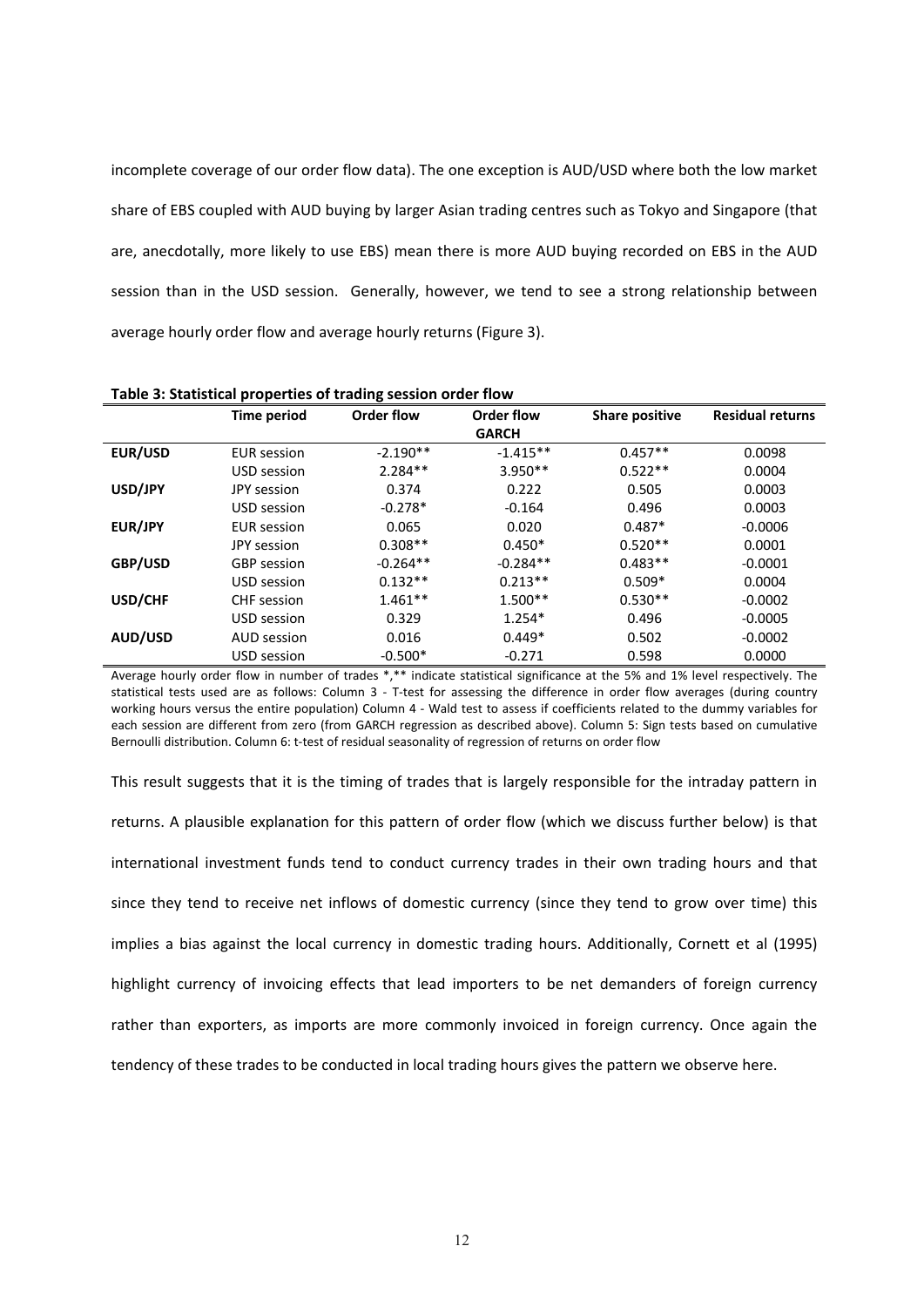

## **Figure 3: Cumulative order flow and returns on an average day (New York time)**

EUR/USD USD/JPY

Columns show cumulative order flow in number of trades (left‐hand scale). Line shows cumulative annualised log returns (right-hand scale). Columns in bold indicate hourly order flow significantly different from zero at the 5% level based on t-test. Trading sessions as in Figure 1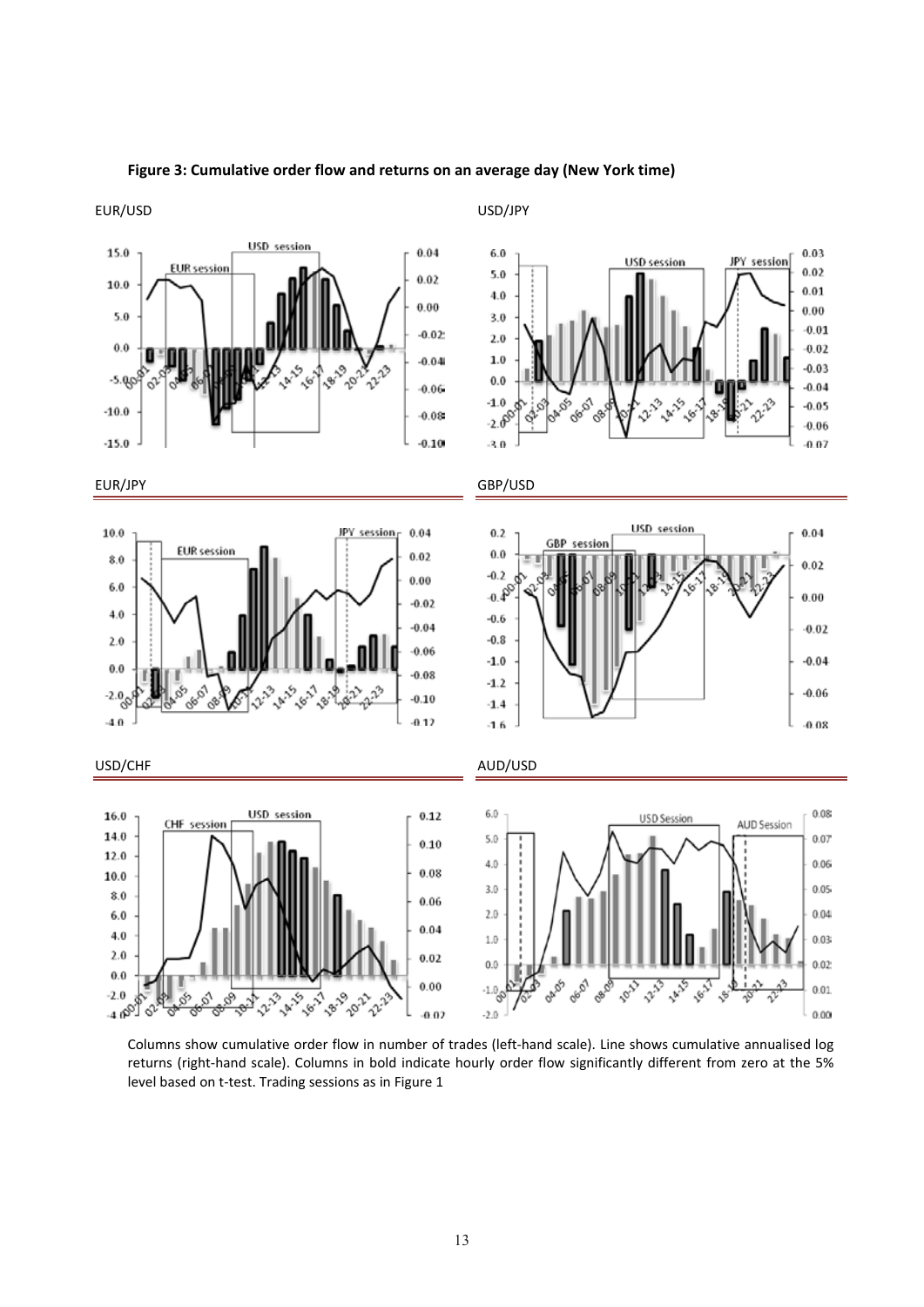#### *3.2 The order flow returns relationship*

As Figure 3 shows, both FX returns and order flow display a similar intraday pattern. In this section we conduct a simple test to see if pattern in order flow can explain the pattern in returns.

To do this we employ the simple model of order flow and returns, like the one proposed by Hasbrouck (1991), where returns are a function of contemporaneous order flow and lags of both order flow and returns. Although this kind of model has been criticised both for assuming that contemporaneous returns do not influence order flow and for not allowing for any cointegrating relationship between cumulative order flow and the asset price (see for example, Love and Payne (2008)), it is adequate for our purpose since we simply require a straightforward framework in which to analyse the intraday pattern of order flow and returns. As is standard in the literature (e.g. Chinn and Moore (2008)), we find a very strong contemporaneous relationship between order flow and returns with lagged effects generally far weaker and often insignificant (details available from the authors). The last column of table 3 shows the average cumulative residuals of our simple model over each trading session and tests if they display any residual intraday pattern. Tests confirm that they is no significant residual intraday pattern in returns for any currency pair after order flow is allowed for, suggesting that the intraday pattern in order flow is sufficient to explain the intraday pattern in returns.

## 4 Further evidence on order flow

Although order flow data from EBS give us an excellent coverage of the interbank market, the dataset we have gives us no information on the geographical location or identity of the counterparties. It is also unclear if order flow from this source has any correspondence with macroeconomic data on capital flows. In this section, we look at data from a single market maker and from detailed US capital flow data in order to address these limitations.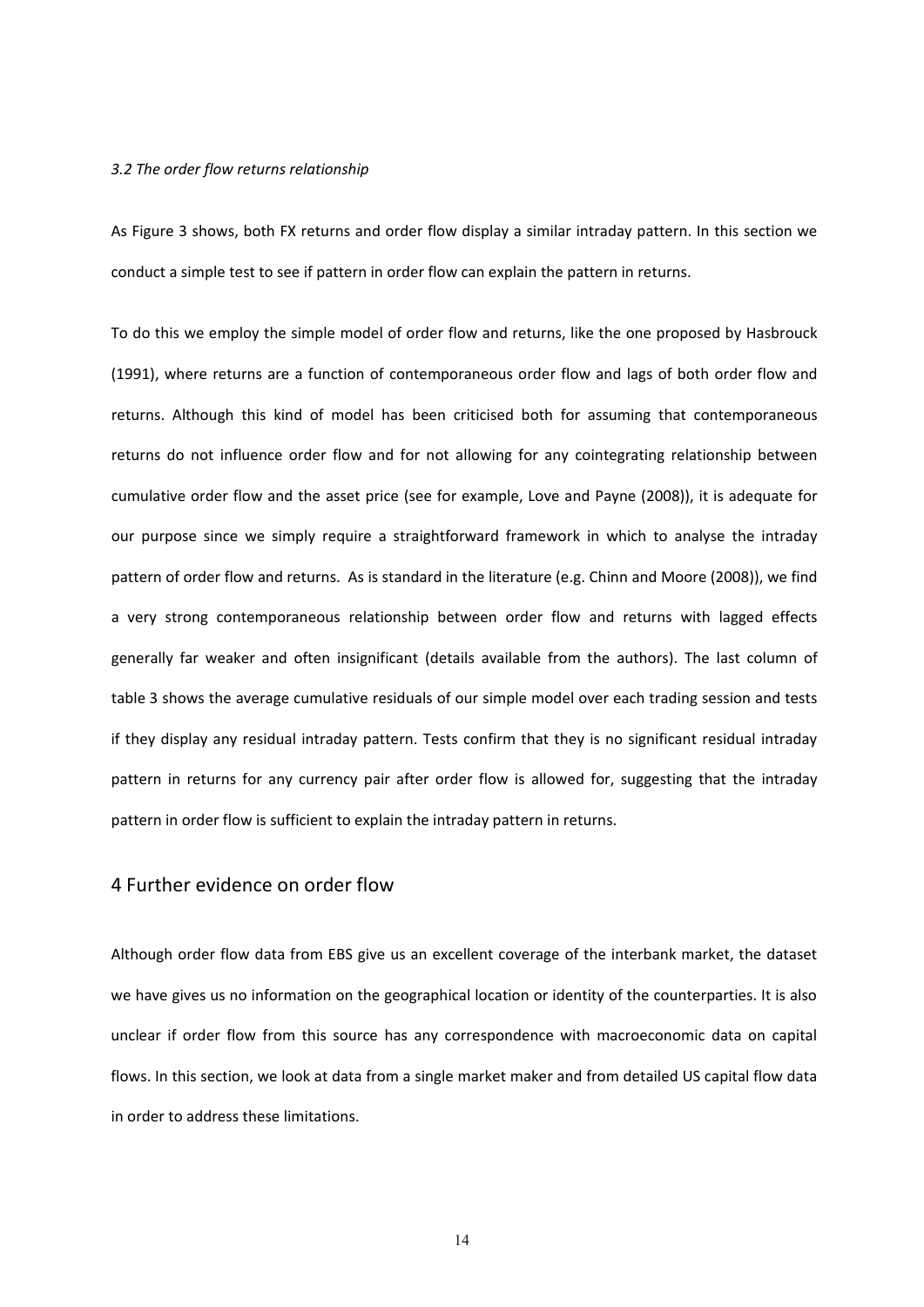#### *4.1 Data from a single market maker*

We are lucky to have access to order flow data from BNP Paribas on both the geographical location and type of customer orders. Paribas have kindly supplied us with data on the size, sign and counterparty type and geographical location of all their customer trades over the period January 2005 to May 2007. Although not a key market maker, BNP Paribas is estimated to be one of the top 15 market makers (in terms of market share) for corporations, banks and real money accounts (with estimated market shares of 3.1%, 2.9% and 1.4% respectively), though not for leveraged funds (Euromoney FX poll 2008).

| Table 4: Average order flow imbalance in local trading hours: BNP Paribas data |  |  |
|--------------------------------------------------------------------------------|--|--|
|--------------------------------------------------------------------------------|--|--|

|                                   | <b>EUR/USD</b> | USD/JPY  | <b>EUR/JPY</b> | GBP/USD | USD/CHF | AUD/USD  |
|-----------------------------------|----------------|----------|----------------|---------|---------|----------|
| European-based order flow         | $-0.85$        |          | $-0.30$        | $-0.04$ | $-0.28$ |          |
| US-based order flow               | 0.01           | $-0.20*$ |                | 0.03    | $-0.06$ | 0.02     |
| Asia/Australasia-based order flow |                | $0.90*$  | $0.07*$        |         |         | $-0.06*$ |

Average order flow imbalance in millions of dollars is for customers of a given geographic location in their own trading hours. \* indicates that imbalance is statistically significant at the 5% level based on a difference in means test versus mean imbalance of aggregate order flow over whole trading day

Table 4 shows a more detailed analysis of order flow in different trading periods by different location of customer. Here we see the expected pattern whereby local customers tend to be net sellers of the local currency in local trading hours, though this effect is only statistically significant in a few cases. The strongest results are for USD/JPY, where both US and Asian imbalances are significant. This is slightly surprising given the mixed results we obtained for USD/JPY with EBS data. The only exception to the selling in local hours pattern is USD/CHF in European trading hours (which appears to be offset by net out‐of‐hours purchases by European customers for reasons we cannot explain).

Further analysis by type of customer (available from the authors) shows that banks and investment funds have the strongest tendency to sell their own currency in local trading hours, while this effect is not observed in trades by corporations (though the sample of such trades is small). This suggests that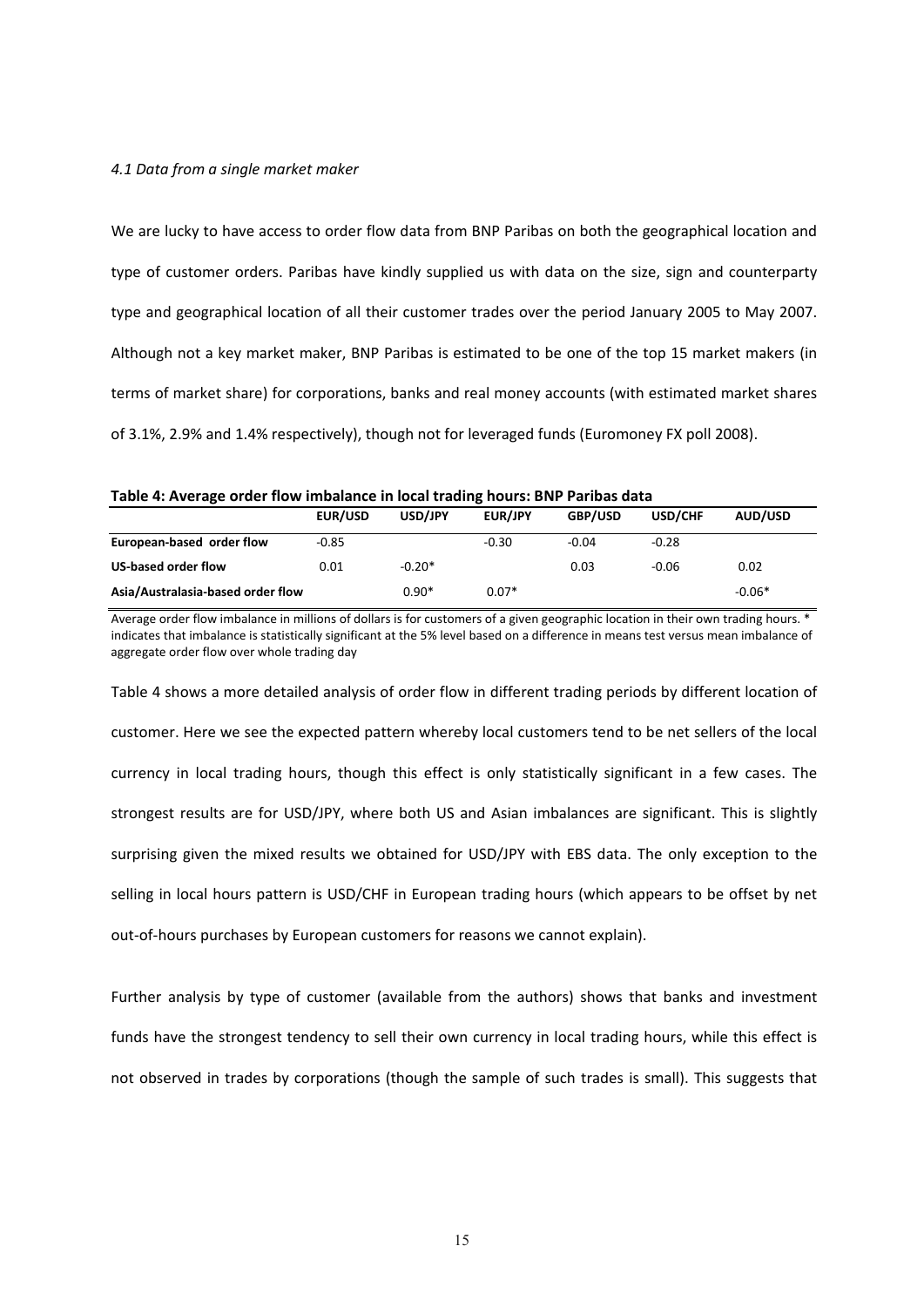the time-of-day pattern in order flow is not restricted to currency of invoicing effects as implied by Cornett et al (1995).

## *4.2 Data from the Treasury International Capital System*

Although the intra‐day effect we have identified is clearly a microstructure phenomenon, it is interesting to see if we can find some correspondence between the results we have found here and macroeconomic capital flow data. Data from the US Treasury International Capital System (TIC) allow us to look in some detail at flows by geographic source and so make some general observations. We use the TIC data on equity flows (which are the most likely to involve an outright currency exposure) to check two propositions

- 1) Is it the case that US investors tend to be net purchasers of foreign equity and vice versa, as our Paribas data suggest?
- 2) Are the intra‐day patterns we have identified correlated with measured flows at the macro level? More precisely, is the average intraday fall in the dollar in US hours over each month correlated with the recorded net purchase of foreign equity by US citizens over that month (and vice versa for flows into the US)?

|                                                                         | EUR/USD       | USD/JPY | GBP/USD | USD/CHF | AUD/USD |
|-------------------------------------------------------------------------|---------------|---------|---------|---------|---------|
| Average net purchases of US equity by foreigners<br>(% of holdings, AR) | 6.0%          | 1.9%    | 14.3%   | 3.1%    | 2.1%    |
| Average net purchases of foreign equity by US (%<br>of holdings, AR)    | 0.1%          | 6.3%    | 4.2%    | 0.3%    | 3.4%    |
| Correlation of return in US time with US purchases                      | $0.13^{\psi}$ | 0.04    | 0.11    | 0.10    | 0.09    |
| Correlation of return in foreign time with foreign<br>purchases         | $0.18*$       | 0.06    | $-0.03$ | 0.07    | $0.18*$ |

**Table 5: Evidence from US cross‐border equity flow data** 

Average net purchases shows net purchases by country X of US equity (or US purchases of country X equity) as a percentage of estimated average holdings of US equity by country X (or holding of country X equity by the US) expressed at an annual rate.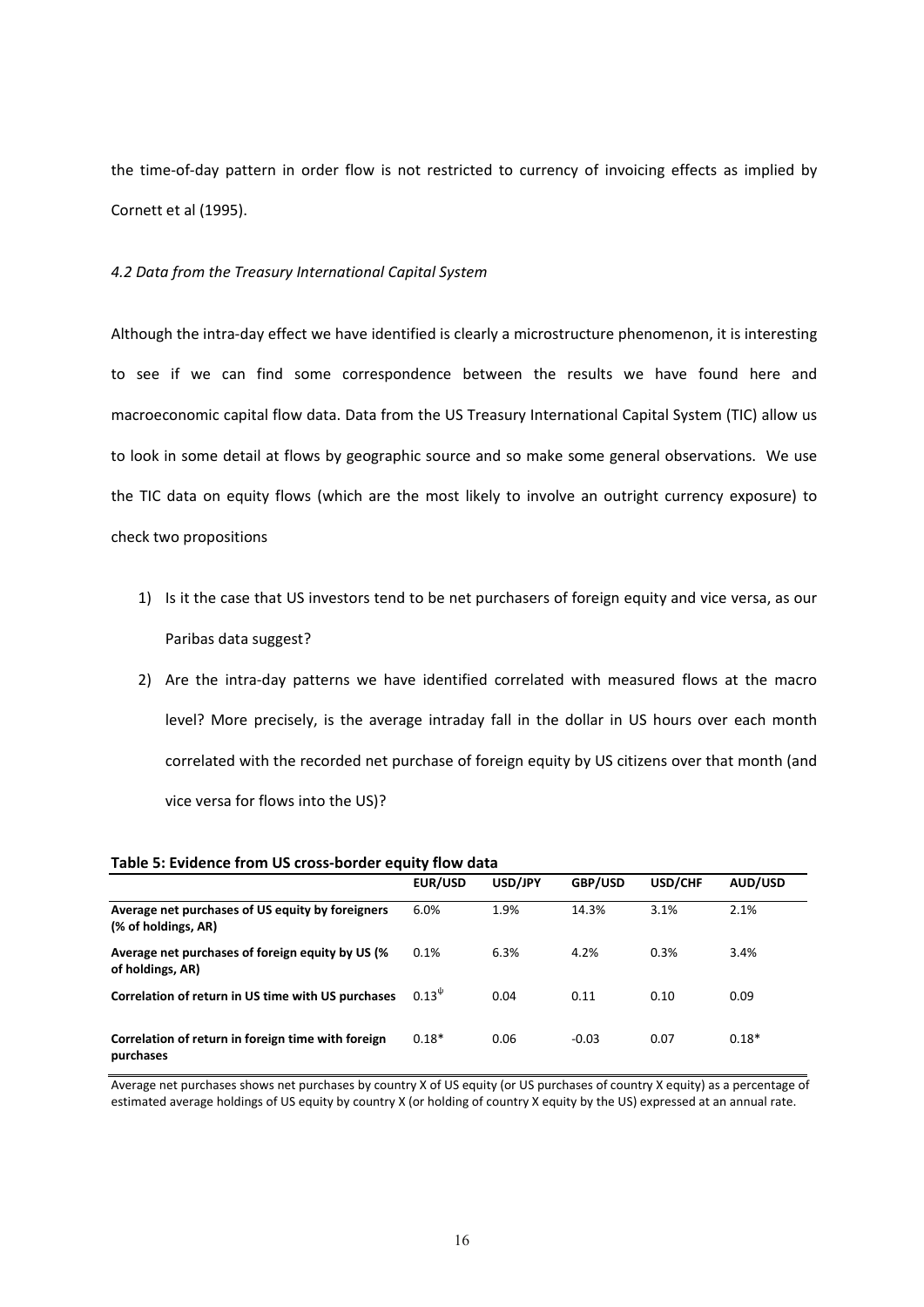Correlations show relationship between the average mid‐quote intraday trading session return over the month with net foreign equity purchases that month.  $^{\Downarrow},^*$  indicates significance at 10% and 5% level respectively. All flow and stock data from TIC Table 5 summarises our results using TIC data. It confirms that local investors tend to be net purchasers of foreign equity, as we expected, and that the intraday pattern in returns is generally positively correlated with the scale of these net purchases (significantly so in the case of EUR/USD and AUD/USD) since the correlation shows that the average time of day effect is larger in months when net equity outflows are large.

## 5 Conclusion

Although the phenomenon we have outlined here is a relatively straightforward one and our empirical approach has been a deliberately simple one, our results have wide-ranging implications. First, we provide possibly the strongest evidence yet of the importance of order flow in driving FX returns through a mechanism not driven by asymmetric information. Thus our results give further support to the microstructure approach to FX in general and the importance of liquidity effects in particular. Second, as a description of intraday dynamics, our results have implications for portfolio management and the timing of FX trades as well as for the design of profitable intraday trading rules. Third, our results indicate the kind of mechanism through which FX dealers can make significant trading profits without any informational advantage and despite narrow quoted spreads (see for example, Mende and Menkhoff (2006)), in this case by intermediating between different trading sessions. Of course, we have left a number of important questions unanswered. For example, why do investors not time their trades more effectively, and could a more sophisticated trading rule increase the profitability of time‐of‐day trading strategies? We leave these questions to future research.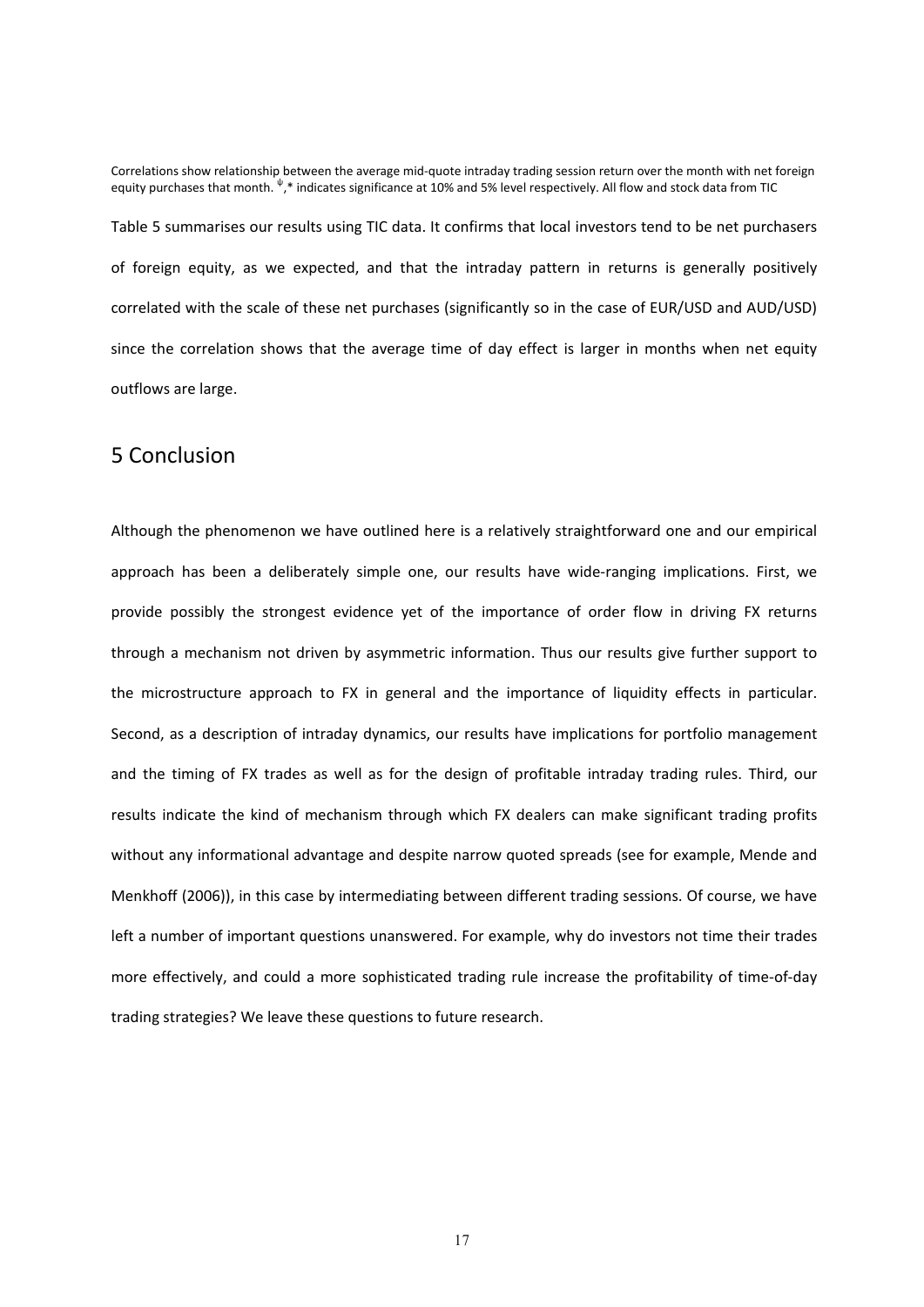## References

Abel, Andrew, Janice Eberly and Stavros Panageas. (2009). "Optimal Inattention to the Stock Market with Information Costs and Transactions Costs", NBER Working Paper No. w15010.

Anderson, Torben, and Tim Bollerslev. (1998). "Deutsche Mark‐Dollar volatility: intraday activity patterns, macroeconomic announcements and longer run dependences", *Journal of Finance* 53, 219‐ 265.

Baillie, Richard, and Tim Bollerslev. (1991). "Intra‐day and inter‐market volatility in foreign exchange rates" *Review of Economic Studies* 58, 565–585.

Breedon, Francis, and Paolo Vitale. (2010). "An empirical study of liquidity and information effects of order flow on exchange rates", Journal of International Money and Finance 29, 504‐524.

Chinn, Menzie, and Michael Moore. (2008). "Private Information and a Macro Model of Exchange Rates: Evidence from a Novel Data Set", NBER WP 14175.

Cornett, Marcia, Tom Schwarz, and Andrew Szakmary. (1995). "Seasonalities and intraday return patterns in the foreign currency futures markets", *Journal of Banking and Finance* 19, 843‐869.

Evans, Martin, and Richard Lyons. (2005). "Meese‐Rogoff Redux: Micro‐Based Exchange‐Rate Forecasting", American Economic Review Papers and Proceedings 95, 405–414.

Fatum, Rasmus, and Michael Hutchinson. (2003). "Is Sterilised Foreign Exchange Intervention Effective After All? An Event Study Approach" *The Economic Journal 113*, 390–411.

Froot, Kenneth, and Tarun Ramadorai. (2005). "Currency returns, intrinsic value and institutional investor flows", *Journal of Finance* 60, 1535‐1566.

Hartmann, Phillip. (1999). "Trading volumes and transactions costs in the foreign exchange market: Evidence from daily dollar‐yen spot data", *Journal of Banking and Finance* 23, 801‐824.

Harris, Lawrence. (1986). "A transaction data study of weekly and intradaily patterns in stock returns", *Journal of Financial Economics* 16. 99‐117.

Hasbrouck, Joel. (1991). "Measuring the information content of stock trades" Journal of Finance 46, 179‐ 207.

Hau, Harald, Massimo Massa, and Joel Perress. (2010). "Do demand curves for currencies slope down? Evidence from the MSCI Global index change", Review of Financial Studies 23, 1681‐1717.

Ito, Takatoshi, and Yuko Hashimoto. (2006). "Intraday seasonality in activities of the foreign exchange markets: Evidence from the electronic broking system", *Journal of the Japanese and International Economics* 20, 637‐664.

Love, Ryan, and Richard Payne. (2008). "The Adjustment of Exchange Rates to Macroeconomic Information: the role of Order Flow", *Journal of Financial and Quantitative Analysis* 43, 467‐488.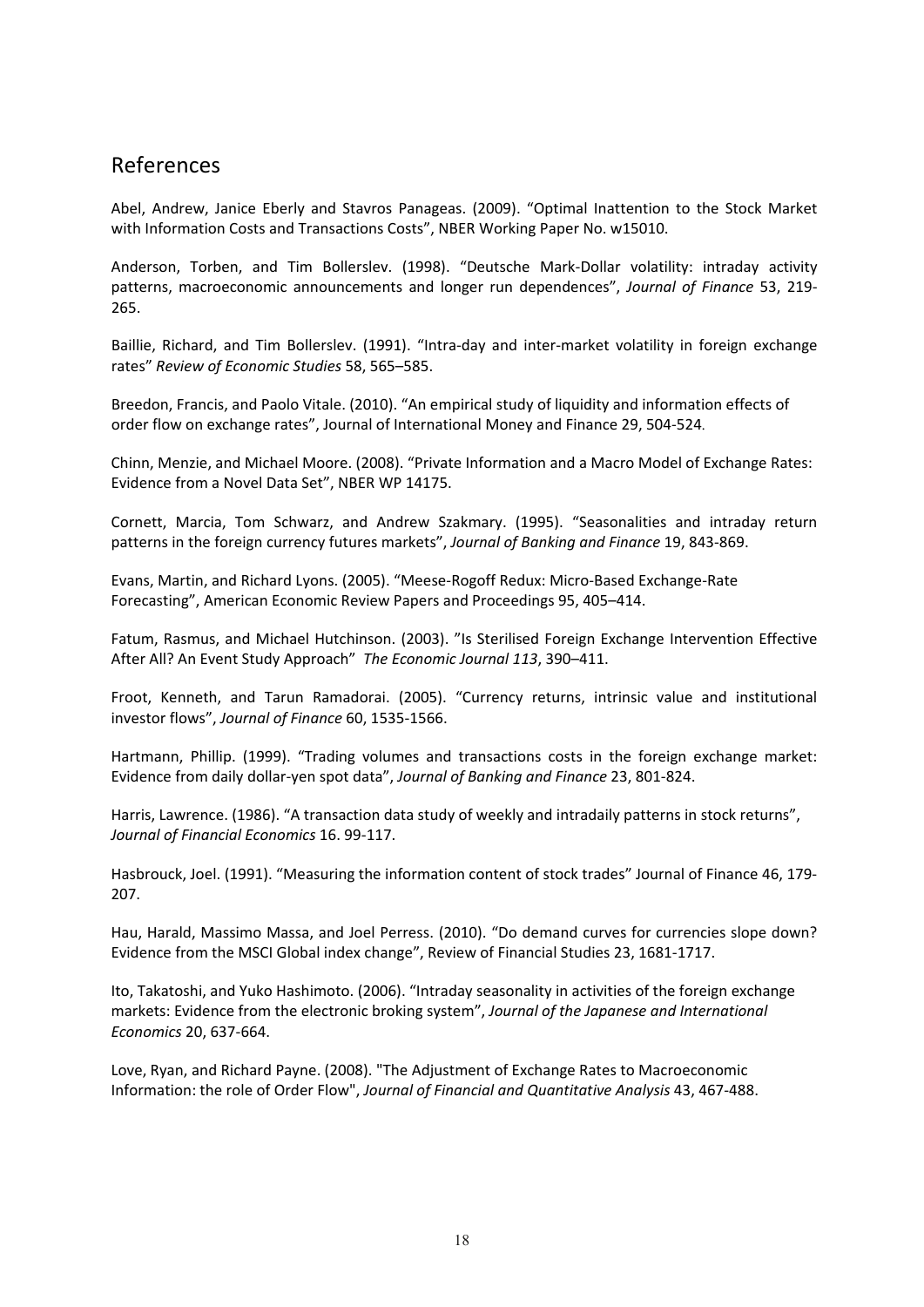Mende, Alexander, and Lukas Menkhoff. (2006). "Profits and speculation in intra‐day foreign exchange trading", *Journal of Financial Markets* 9, 223‐245.

Ranaldo, Angelo. (2009). "Segmentation and time‐of‐day patterns in foreign exchange markets", *Journal of Banking & Finance* 33, 2199‐2206.

Rogoff, Kenneth. (1983). "Time‐series studies of the relationship between exchange rates and intervention: a review of the techniques and literature" , Staff Studies 132, Board of Governors of the Federal Reserve System (U.S.).

Rime, Dagfinn, Lucio Sarno, and Elvira Sojli. (2010). "Exchange rate forecasting, order flow and macroeconomic information", *Journal of International Economics* 80, 72‐88.

Smirlock, Michael, and Laura Starks. (1986). "Day‐Of‐The‐Week and Intraday Effects In Stock Returns", *Journal of Financial Economics* 17, 197‐210.

Yadav, Pradeep, and Pope Peter. (1992). "Intraweek and Intraday Seasonalities in Stock Market Risk Premia: Cash vs. Futures", *Journal of Banking and Finance* 16, pp 233‐270.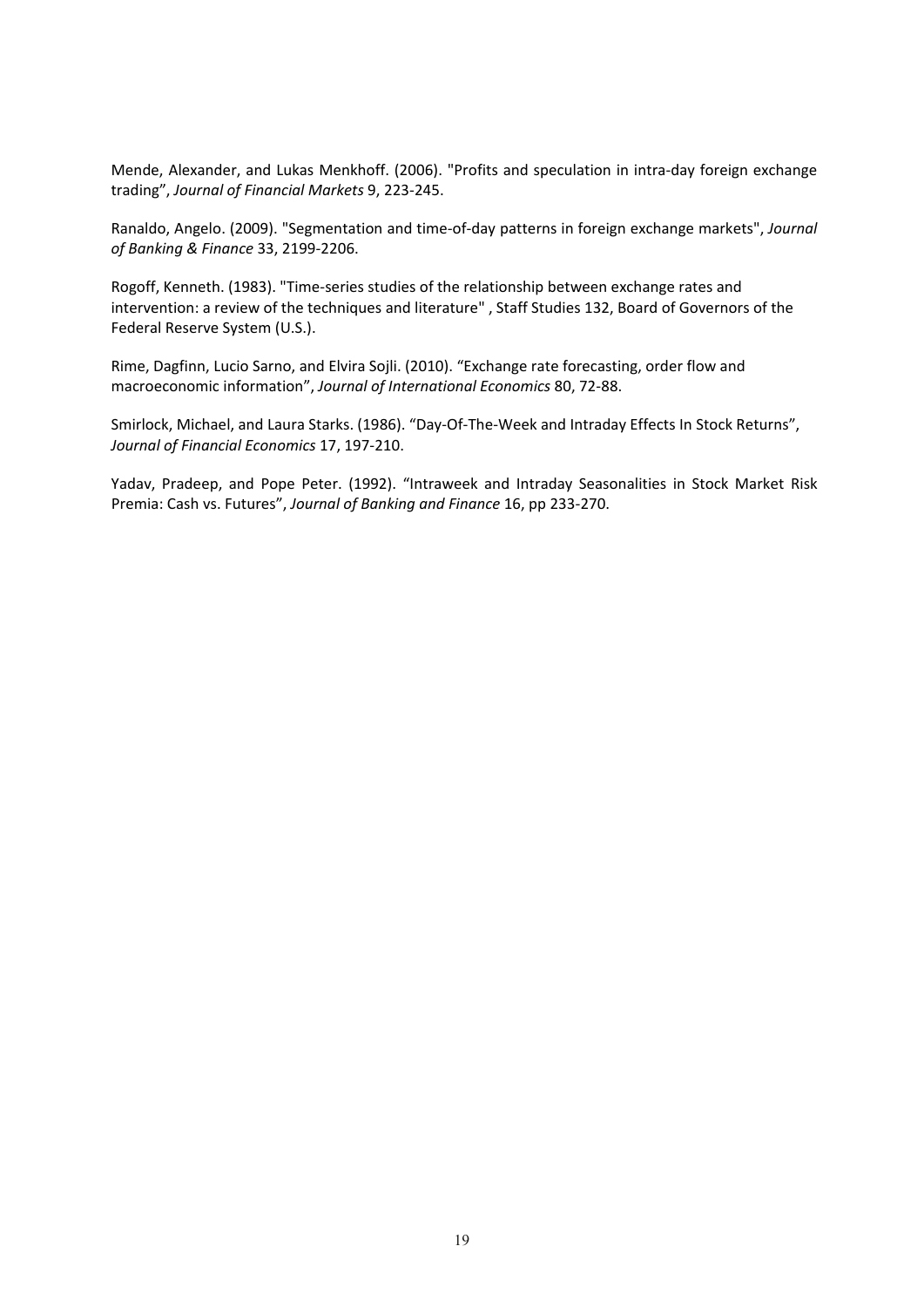## **Swiss National Bank Working Papers published since 2004:**

2004-1 Samuel Reynard: Financial Market Participation and the Apparent Instability of Money Demand 2004-2 Urs W. Birchler and Diana Hancock: What Does the Yield on Subordinated Bank Debt Measure? 2005-1 Hasan Bakhshi, Hashmat Khan and Barbara Rudolf: The Phillips curve under state-dependent pricing 2005-2 Andreas M. Fischer: On the Inadequacy of Newswire Reports for Empirical Research on Foreign Exchange Interventions 2006-1 Andreas M. Fischer: Measuring Income Elasticity for Swiss Money Demand: What do the Cantons say about Financial Innovation? 2006-2 Charlotte Christiansen and Angelo Ranaldo: Realized Bond-Stock Correlation: Macroeconomic Announcement Effects 2006-3 Martin Brown and Christian Zehnder: Credit Reporting, Relationship Banking, and Loan Repayment 2006-4 Hansjörg Lehmann and Michael Manz: The Exposure of Swiss Banks to Macroeconomic Shocks – an Empirical Investigation 2006-5 Katrin Assenmacher-Wesche and Stefan Gerlach: Money Growth, Output Gaps and Inflation at Low and High Frequency: Spectral Estimates for Switzerland 2006-6 Marlene Amstad and Andreas M. Fischer: Time-Varying Pass-Through from Import Prices to Consumer Prices: Evidence from an Event Study with Real-Time Data 2006-7 Samuel Reynard: Money and the Great Disinflation 2006-8 Urs W. Birchler and Matteo Facchinetti: Can bank supervisors rely on market data? A critical assessment from a Swiss perspective 2006-9 Petra Gerlach-Kristen: A Two-Pillar Phillips Curve for Switzerland 2006-10 Kevin J. Fox and Mathias Zurlinden: On Understanding Sources of Growth and Output Gaps for Switzerland 2006-11 Angelo Ranaldo: Intraday Market Dynamics Around Public Information Arrivals 2007-1 Andreas M. Fischer, Gulzina Isakova and Ulan Termechikov: Do FX traders in Bishkek have similar perceptions to their London colleagues? Survey evidence of market practitioners' views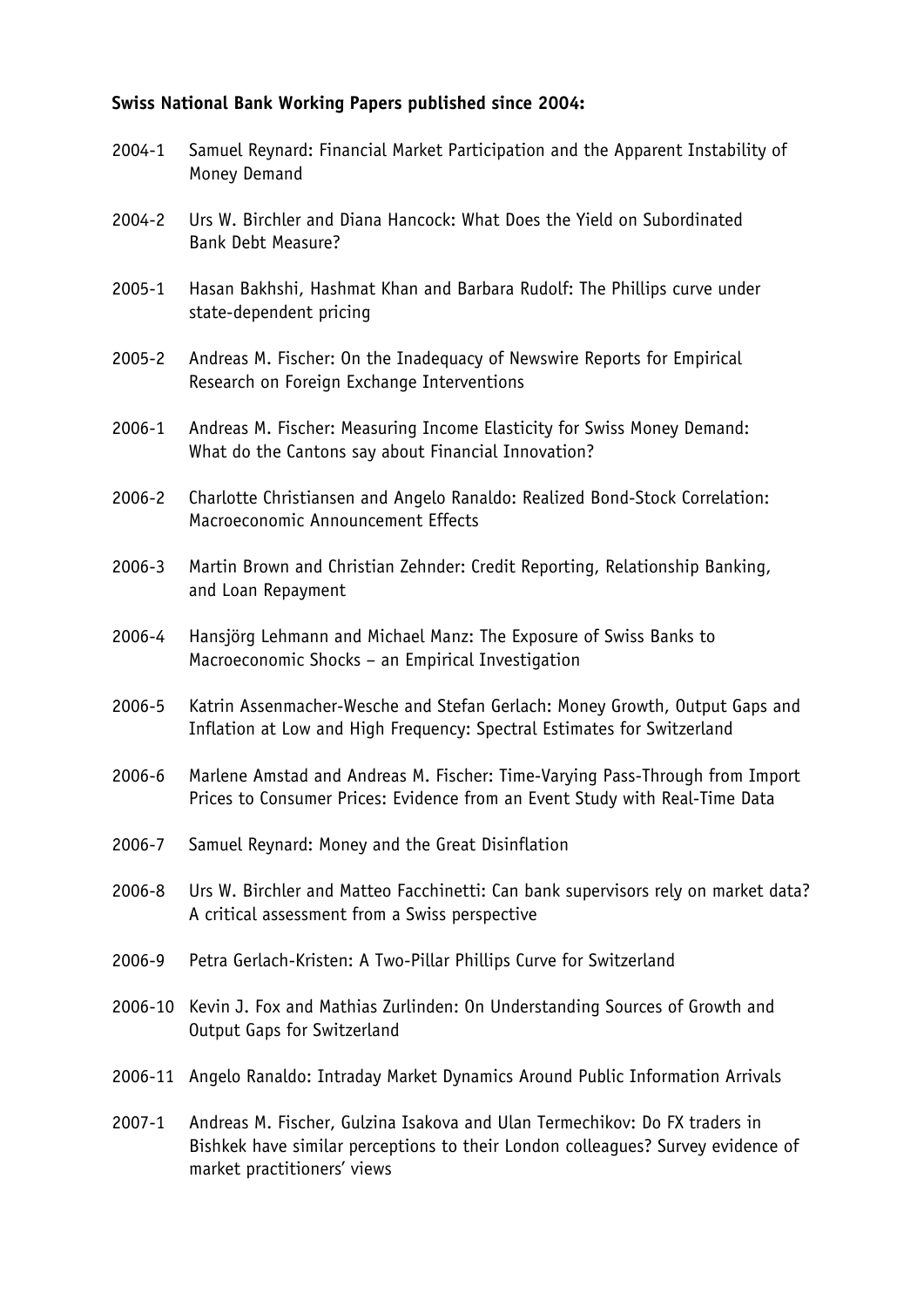- 2007-2 Ibrahim Chowdhury and Andreas Schabert: Federal Reserve Policy viewed through a Money Supply Lens
- 2007-3 Angelo Ranaldo: Segmentation and Time-of-Day Patterns in Foreign Exchange Markets
- 2007-4 Jürg M. Blum: Why 'Basel II' May Need a Leverage Ratio Restriction
- 2007-5 Samuel Reynard: Maintaining Low Inflation: Money, Interest Rates, and Policy **Stance**
- 2007-6 Rina Rosenblatt-Wisch: Loss Aversion in Aggregate Macroeconomic Time Series
- 2007-7 Martin Brown, Maria Rueda Maurer, Tamara Pak and Nurlanbek Tynaev: Banking Sector Reform and Interest Rates in Transition Economies: Bank-Level Evidence from Kyrgyzstan
- 2007-8 Hans-Jürg Büttler: An Orthogonal Polynomial Approach to Estimate the Term Structure of Interest Rates
- 2007-9 Raphael Auer: The Colonial Origins Of Comparative Development: Comment. A Solution to the Settler Mortality Debate
- 2007-10 Franziska Bignasca and Enzo Rossi: Applying the Hirose-Kamada filter to Swiss data: Output gap and exchange rate pass-through estimates
- 2007-11 Angelo Ranaldo and Enzo Rossi: The reaction of asset markets to Swiss National Bank communication
- 2007-12 Lukas Burkhard and Andreas M. Fischer: Communicating Policy Options at the Zero Bound
- 2007-13 Katrin Assenmacher-Wesche, Stefan Gerlach, and Toshitaka Sekine: Monetary Factors and Inflation in Japan
- 2007-14 Jean-Marc Natal and Nicolas Stoffels: Globalization, markups and the natural rate of interest
- 2007-15 Martin Brown, Tullio Jappelli and Marco Pagano: Information Sharing and Credit: Firm-Level Evidence from Transition Countries
- 2007-16 Andreas M. Fischer, Matthias Lutz and Manuel Wälti: Who Prices Locally? Survey Evidence of Swiss Exporters
- 2007-17 Angelo Ranaldo and Paul Söderlind: Safe Haven Currencies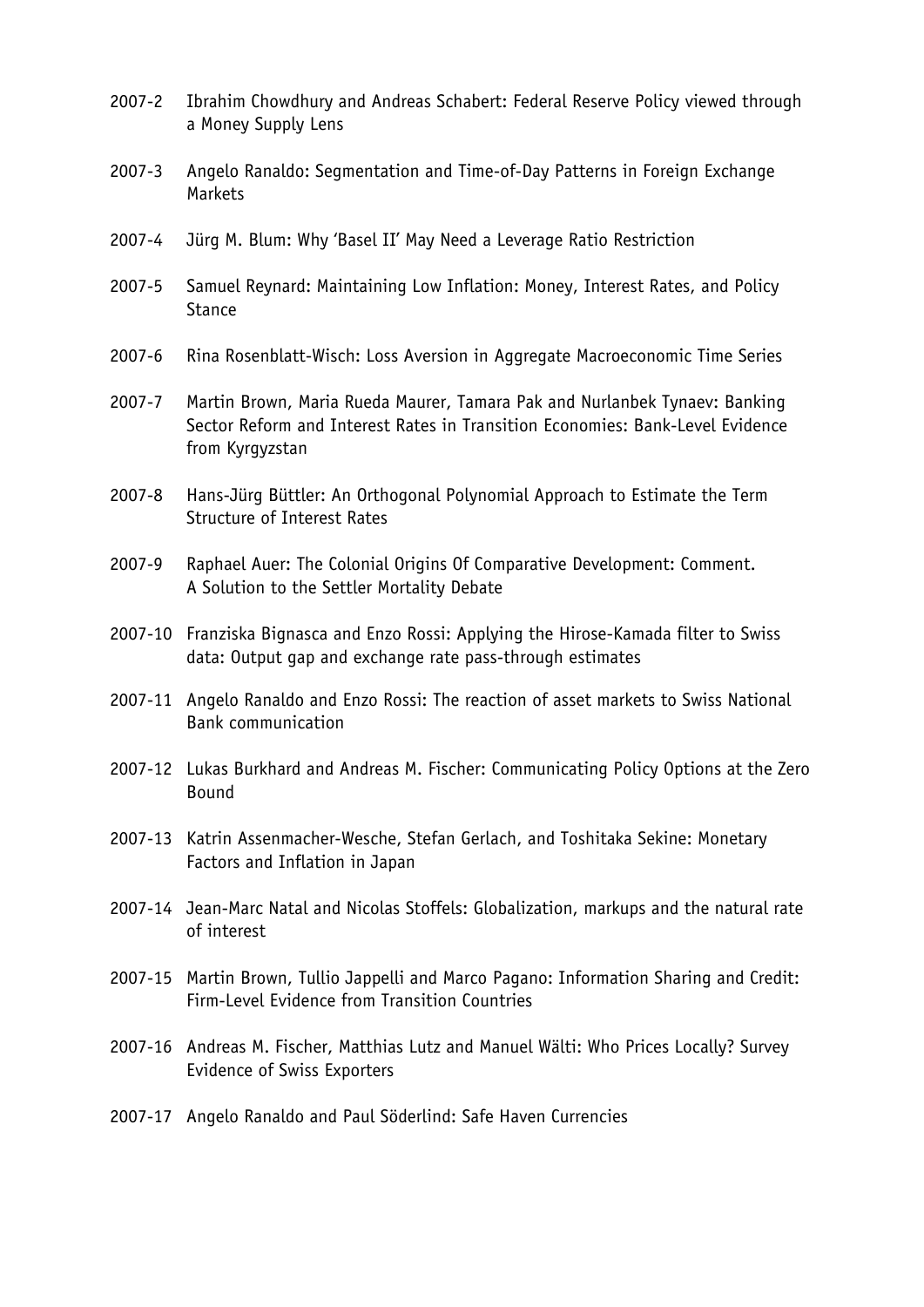- 2008-1 Martin Brown and Christian Zehnder: The Emergence of Information Sharing in Credit Markets
- 2008-2 Yvan Lengwiler and Carlos Lenz: Intelligible Factors for the Yield Curve
- 2008-3 Katrin Assenmacher-Wesche and M. Hashem Pesaran: Forecasting the Swiss Economy Using VECX\* Models: An Exercise in Forecast Combination Across Models and Observation Windows
- 2008-4 Maria Clara Rueda Maurer: Foreign bank entry, institutional development and credit access: firm-level evidence from 22 transition countries
- 2008-5 Marlene Amstad and Andreas M. Fischer: Are Weekly Inflation Forecasts Informative?
- 2008-6 Raphael Auer and Thomas Chaney: Cost Pass Through in a Competitive Model of Pricing-to-Market
- 2008-7 Martin Brown, Armin Falk and Ernst Fehr: Competition and Relational Contracts: The Role of Unemployment as a Disciplinary Device
- 2008-8 Raphael Auer: The Colonial and Geographic Origins of Comparative Development
- 2008-9 Andreas M. Fischer and Angelo Ranaldo: Does FOMC News Increase Global FX Trading?
- 2008-10 Charlotte Christiansen and Angelo Ranaldo: Extreme Coexceedances in New EU Member States' Stock Markets
- 2008-11 Barbara Rudolf and Mathias Zurlinden: Measuring capital stocks and capital services in Switzerland
- 2008-12 Philip Sauré: How to Use Industrial Policy to Sustain Trade Agreements
- 2008-13 Thomas Bolli and Mathias Zurlinden: Measuring growth of labour quality and the quality-adjusted unemployment rate in Switzerland
- 2008-14 Samuel Reynard: What Drives the Swiss Franc?
- 2008-15 Daniel Kaufmann: Price-Setting Behaviour in Switzerland Evidence from CPI Micro Data
- 2008-16 Katrin Assenmacher-Wesche and Stefan Gerlach: Financial Structure and the Impact of Monetary Policy on Asset Prices
- 2008-17 Ernst Fehr, Martin Brown and Christian Zehnder: On Reputation: A Microfoundation of Contract Enforcement and Price Rigidity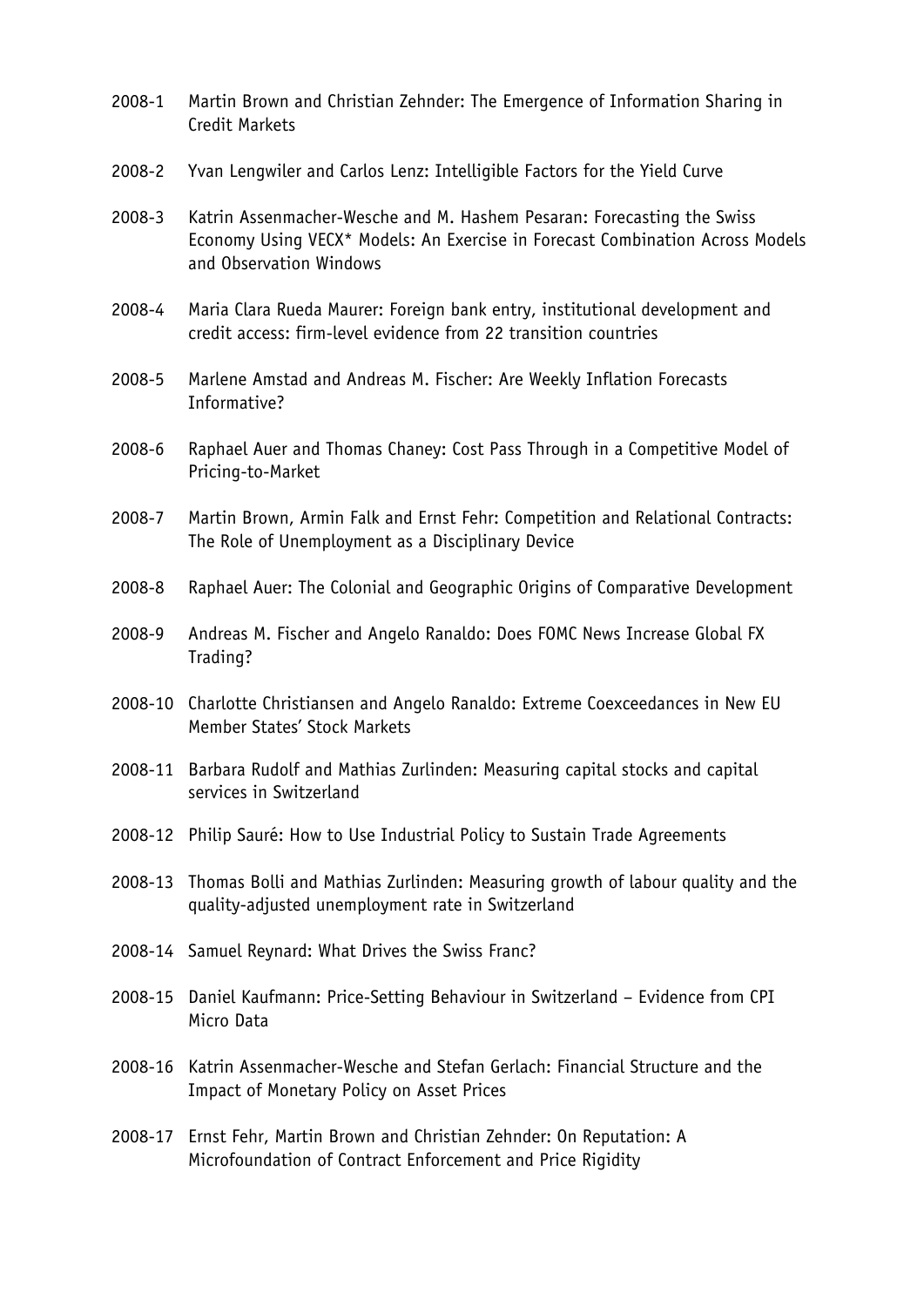- 2008-18 Raphael Auer and Andreas M. Fischer: The Effect of Low-Wage Import Competition on U.S. Inflationary Pressure
- 2008-19 Christian Beer, Steven Ongena and Marcel Peter: Borrowing in Foreign Currency: Austrian Households as Carry Traders
- 2009-1 Thomas Bolli and Mathias Zurlinden: Measurement of labor quality growth caused by unobservable characteristics
- 2009-2 Martin Brown, Steven Ongena and Pinar Yesin: Foreign Currency Borrowing by Small Firms
- 2009-3 Matteo Bonato, Massimiliano Caporin and Angelo Ranaldo: Forecasting realized (co)variances with a block structure Wishart autoregressive model
- 2009-4 Paul Söderlind: Inflation Risk Premia and Survey Evidence on Macroeconomic **Uncertainty**
- 2009-5 Christian Hott: Explaining House Price Fluctuations
- 2009-6 Sarah M. Lein and Eva Köberl: Capacity Utilisation, Constraints and Price Adjustments under the Microscope
- 2009-7 Philipp Haene and Andy Sturm: Optimal Central Counterparty Risk Management
- 2009-8 Christian Hott: Banks and Real Estate Prices
- 2009-9 Terhi Jokipii and Alistair Milne: Bank Capital Buffer and Risk Adjustment Decisions
- 2009-10 Philip Sauré: Bounded Love of Variety and Patterns of Trade
- 2009-11 Nicole Allenspach: Banking and Transparency: Is More Information Always Better?
- 2009-12 Philip Sauré and Hosny Zoabi: Effects of Trade on Female Labor Force Participation
- 2009-13 Barbara Rudolf and Mathias Zurlinden: Productivity and economic growth in Switzerland 1991-2005
- 2009-14 Sébastien Kraenzlin and Martin Schlegel: Bidding Behavior in the SNB's Repo Auctions
- 2009-15 Martin Schlegel and Sébastien Kraenzlin: Demand for Reserves and the Central Bank's Management of Interest Rates
- 2009-16 Carlos Lenz and Marcel Savioz: Monetary determinants of the Swiss franc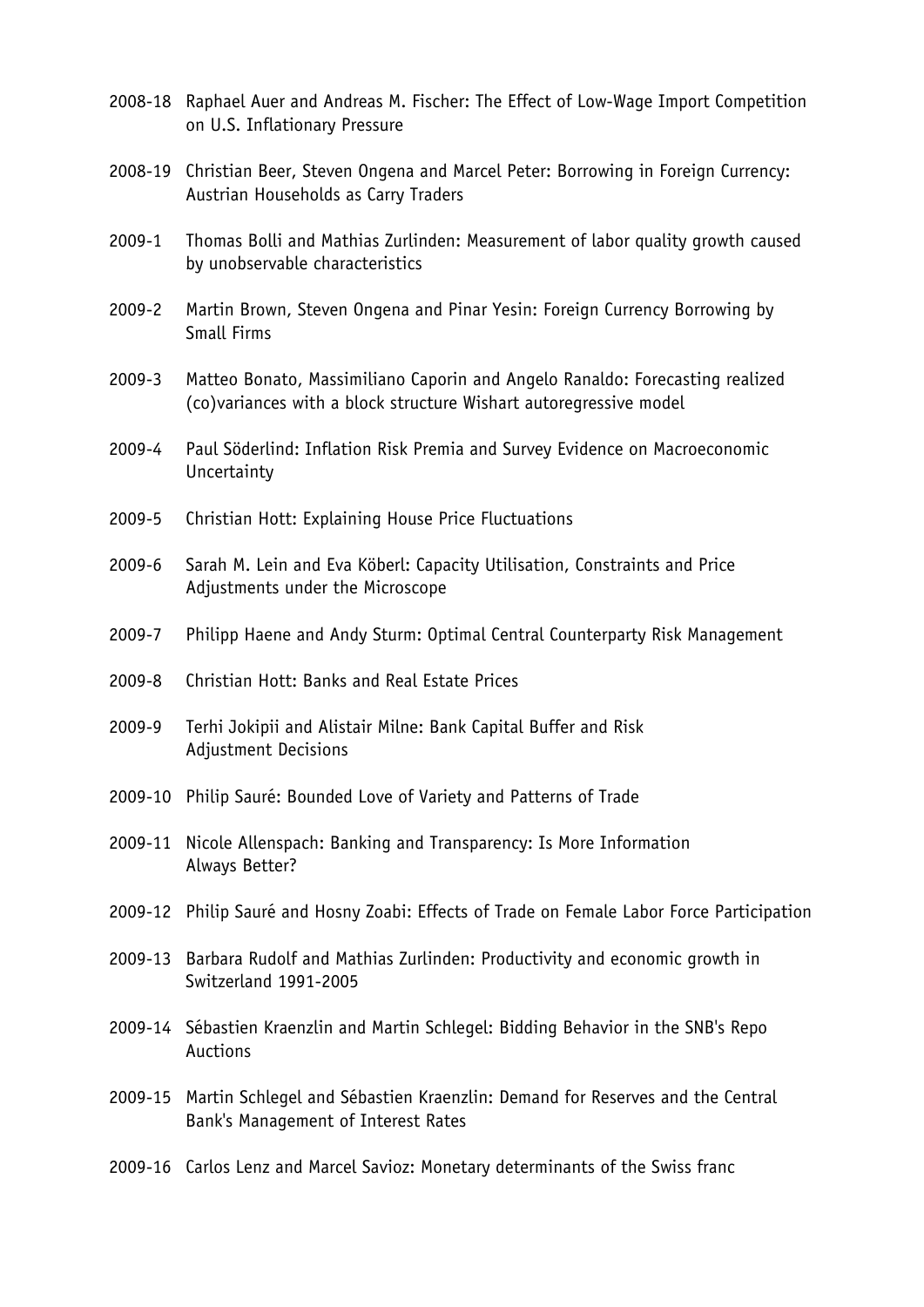- 2010-1 Charlotte Christiansen, Angelo Ranaldo and Paul Söderlind: The Time-Varying Systematic Risk of Carry Trade Strategies
- 2010-2 Daniel Kaufmann: The Timing of Price Changes and the Role of Heterogeneity
- 2010-3 Loriano Mancini, Angelo Ranaldo and Jan Wrampelmeyer: Liquidity in the Foreign Exchange Market: Measurement, Commonality, and Risk Premiums
- 2010-4 Samuel Reynard and Andreas Schabert: Modeling Monetary Policy
- 2010-5 Pierre Monnin and Terhi Jokipii: The Impact of Banking Sector Stability on the Real Economy
- 2010-6 Sébastien Kraenzlin and Thomas Nellen: Daytime is money
- 2010-7 Philip Sauré: Overreporting Oil Reserves
- 2010-8 Elizabeth Steiner: Estimating a stock-flow model for the Swiss housing market
- 2010-9 Martin Brown, Steven Ongena, Alexander Popov, and Pinar Yesin: Who Needs Credit and Who Gets Credit in Eastern Europe?
- 2010-10 Jean-Pierre Danthine and André Kurmann: The Business Cycle Implications of Reciprocity in Labor Relations
- 2010-11 Thomas Nitschka: Momentum in stock market returns: Implications for risk premia on foreign currencies
- 2010-12 Petra Gerlach-Kristen and Barbara Rudolf: Macroeconomic and interest rate volatility under alternative monetary operating procedures
- 2010-13 Raphael Auer: Consumer Heterogeneity and the Impact of Trade Liberalization: How Representative is the Representative Agent Framework?
- 2010-14 Tommaso Mancini Griffoli and Angelo Ranaldo: Limits to arbitrage during the crisis: funding liquidity constraints and covered interest parity
- 2010-15 Jean-Marc Natal: Monetary Policy Response to Oil Price Shocks
- 2010-16 Kathrin Degen and Andreas M. Fischer: Immigration and Swiss House Prices
- 2010-17 Andreas M. Fischer: Immigration and large banknotes
- 2010-18 Raphael Auer: Are Imports from Rich Nations Deskilling Emerging Economies? Human Capital and the Dynamic Effects of Trade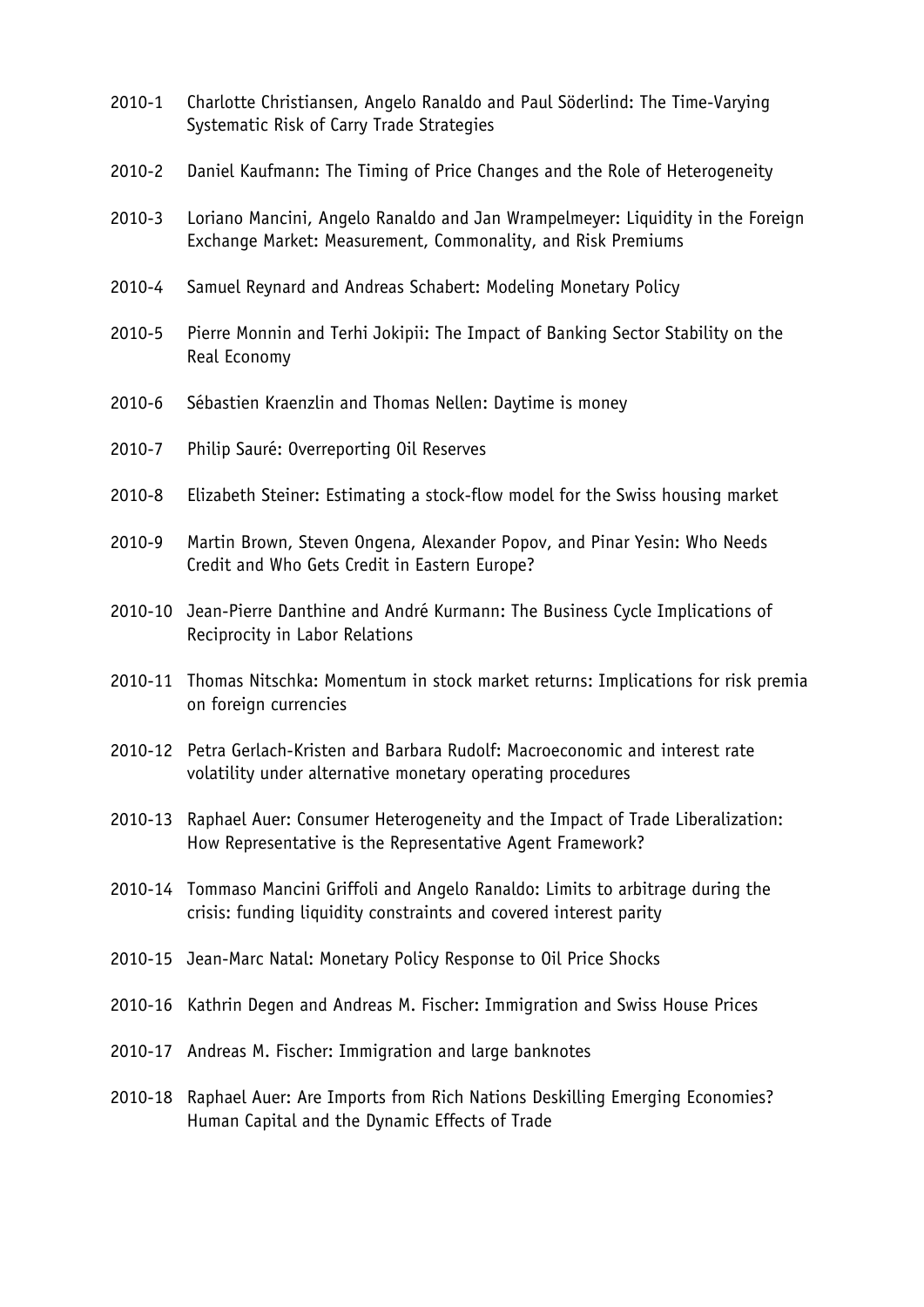- 2010-19 Jean-Pierre Danthine and John B. Donaldson: Executive Compensation: A General Equilibrium Perspective
- 2011-1 Thorsten Beck and Martin Brown: Which Households Use Banks? Evidence from the Transition Economies
- 2011-2 Martin Brown, Karolin Kirschenmann and Steven Ongena: Foreign Currency Loans Demand or Supply Driven?
- 2011-3 Victoria Galsband and Thomas Nitschka: Foreign currency returns and systematic risks
- 2011-4 Francis Breedon and Angelo Ranaldo: Intraday patterns in FX returns and order flow